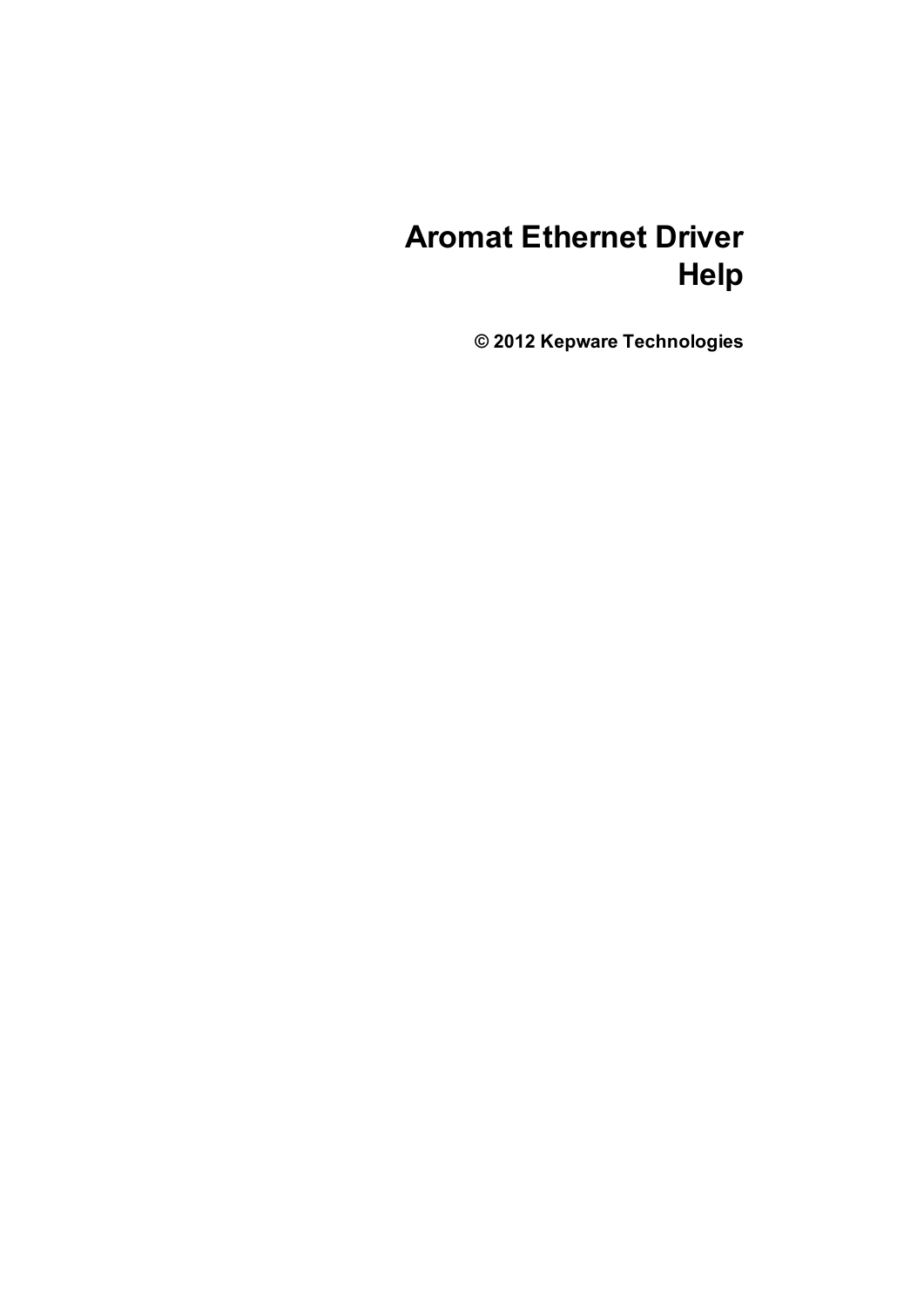# <span id="page-1-0"></span>**Table of Contents**

| Response to <read write=""> request to '<tag address="">' on device '<device name="">' contained error code </device></tag></read>   |  |
|--------------------------------------------------------------------------------------------------------------------------------------|--|
| Response to <read write=""> request to '<tag address="">' on device '<device name="">' had an unexpected for-.</device></tag></read> |  |
| Response to <read write=""> request to '<tag address="">' on device '<device name="">' failed BCC check 20</device></tag></read>     |  |
|                                                                                                                                      |  |
|                                                                                                                                      |  |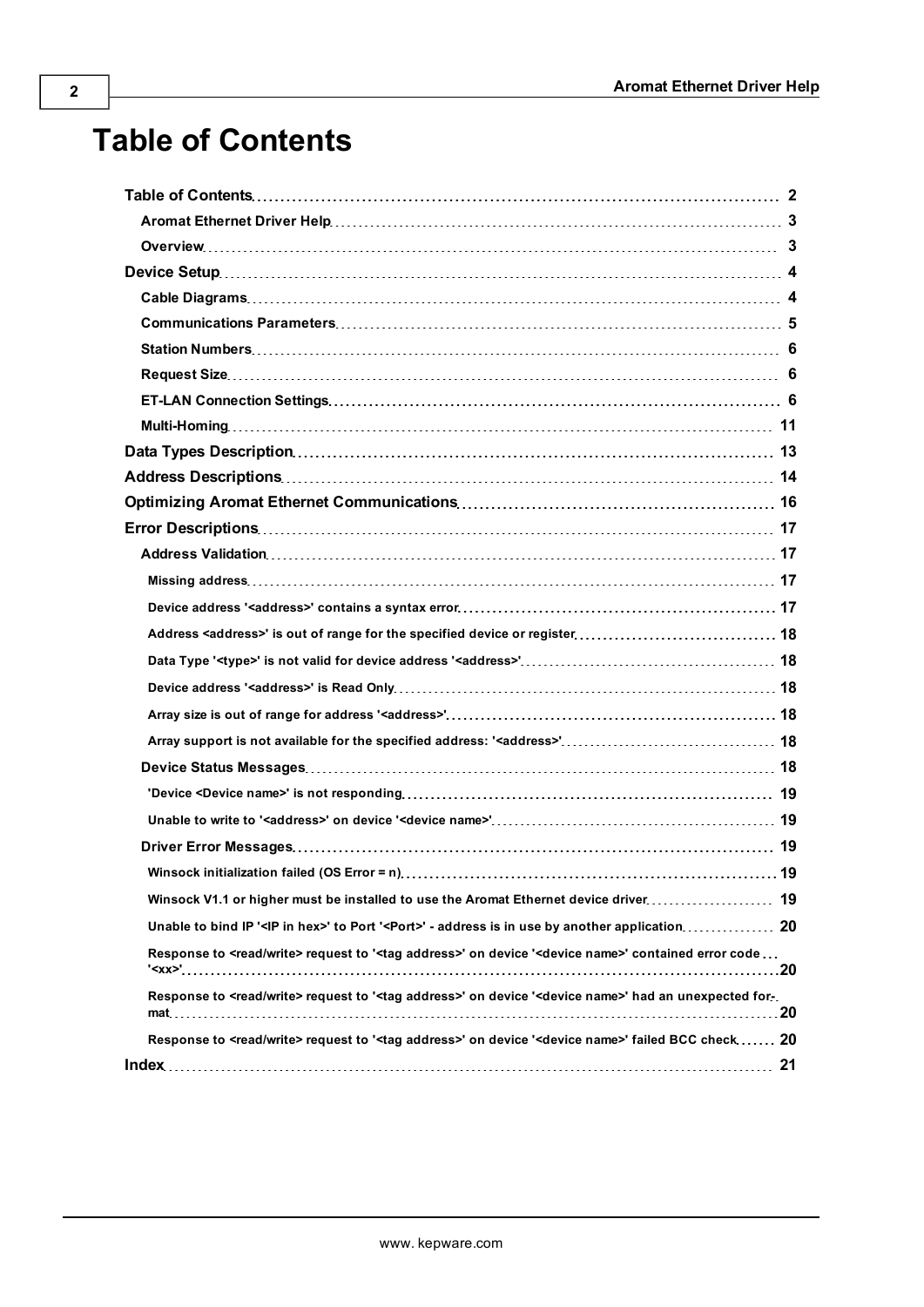## <span id="page-2-0"></span>**Aromat Ethernet Driver Help**

Help version 1.013

#### **CONTENTS**

**[Overview](#page-2-1)** What is the Aromat Ethernet Driver?

**[Device](#page-3-0) [Setup](#page-3-0)** How do I configure a device for use with this driver?

**[Data](#page-12-0) [Types](#page-12-0) [Description](#page-12-0)** What data types does this driver support?

**[Address](#page-13-0) [Descriptions](#page-13-0)** How do I address a data location on an Aromat Ethernet device?

**[Optimizing](#page-15-0) [Your](#page-15-0) [Aromat](#page-15-0) [Ethernet](#page-15-0) [Communications](#page-15-0)** How do I get the best performance from the Aromat Ethernet driver?

#### **[Error](#page-16-0) [Descriptions](#page-16-0)**

<span id="page-2-1"></span>What error messages does the Aromat Ethernet driver produce?

#### **Overview**

The Aromat Ethernet Driver provides an easy and reliable way to connect Aromat Ethernet devices to OPC Client applications, including HMI, SCADA, Historian, MES, ERP and countless custom applications. It is intended for use with Aromat Matsushita/NAIS FP devices with ET-LAN units.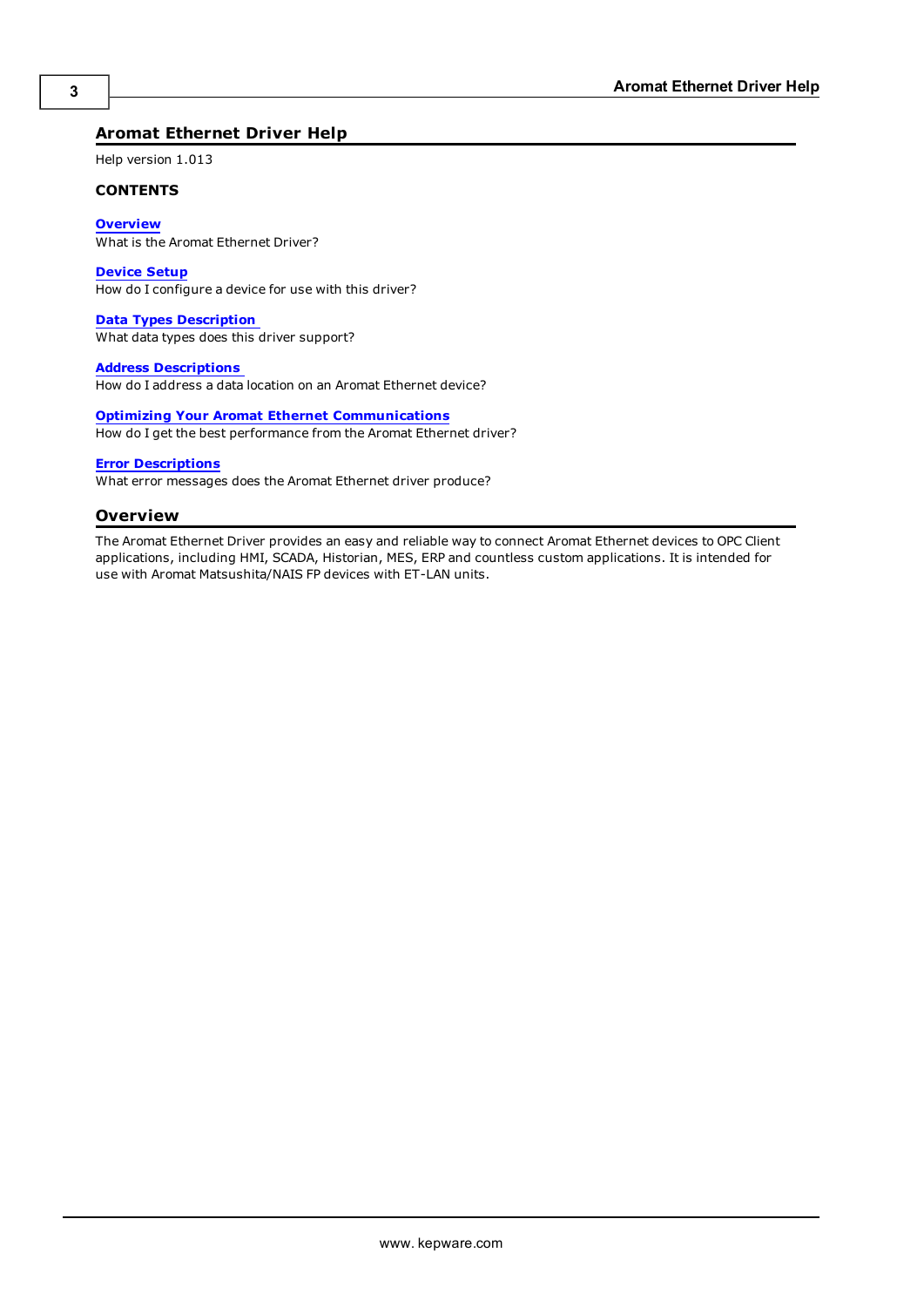## <span id="page-3-0"></span>**Device Setup**

#### **Supported Devices**

Any Aromat Matsushita/NAIS FP series PLC with optional ET-LAN Ethernet unit.

#### <span id="page-3-3"></span>**Connection Timeout**

This parameter specifies the time that the driver will wait for a connection to be made with a device. Depending on network load, the connect time may vary with each connection attempt. The default setting is 3 seconds. The valid range is 1 to 60 seconds.

#### **Request Timeout**

This parameter specifies the time that the driver will wait on a response from the device before giving up and going on to the next request. Longer timeouts only affect performance if a device is not responding. The default setting is 1000 milliseconds. The valid range is 100 to 9999 milliseconds.

#### **Retry Attempts**

This parameter specifies the number of times that the driver will retry a message before giving up and going on to the next message. The default setting is 3 retries. The valid range is 1 to 10.

#### <span id="page-3-2"></span>**Device IDs**

This is the IP address of the destination device.

**Note:** This driver does not support multi-level networks where messages are relayed from one PLC to another. It is possible to communicate with PLCs on other network levels if messages are relayed through a router.

#### **See Also: [Communications](#page-4-0) [Parameters](#page-4-0) [Station](#page-5-0) [Numbers](#page-5-0) [Request](#page-5-1) [Size](#page-5-1) [ET-LAN](#page-5-2) [Connection](#page-5-2) [Settings](#page-5-2)**

<span id="page-3-1"></span>**Cable Diagrams**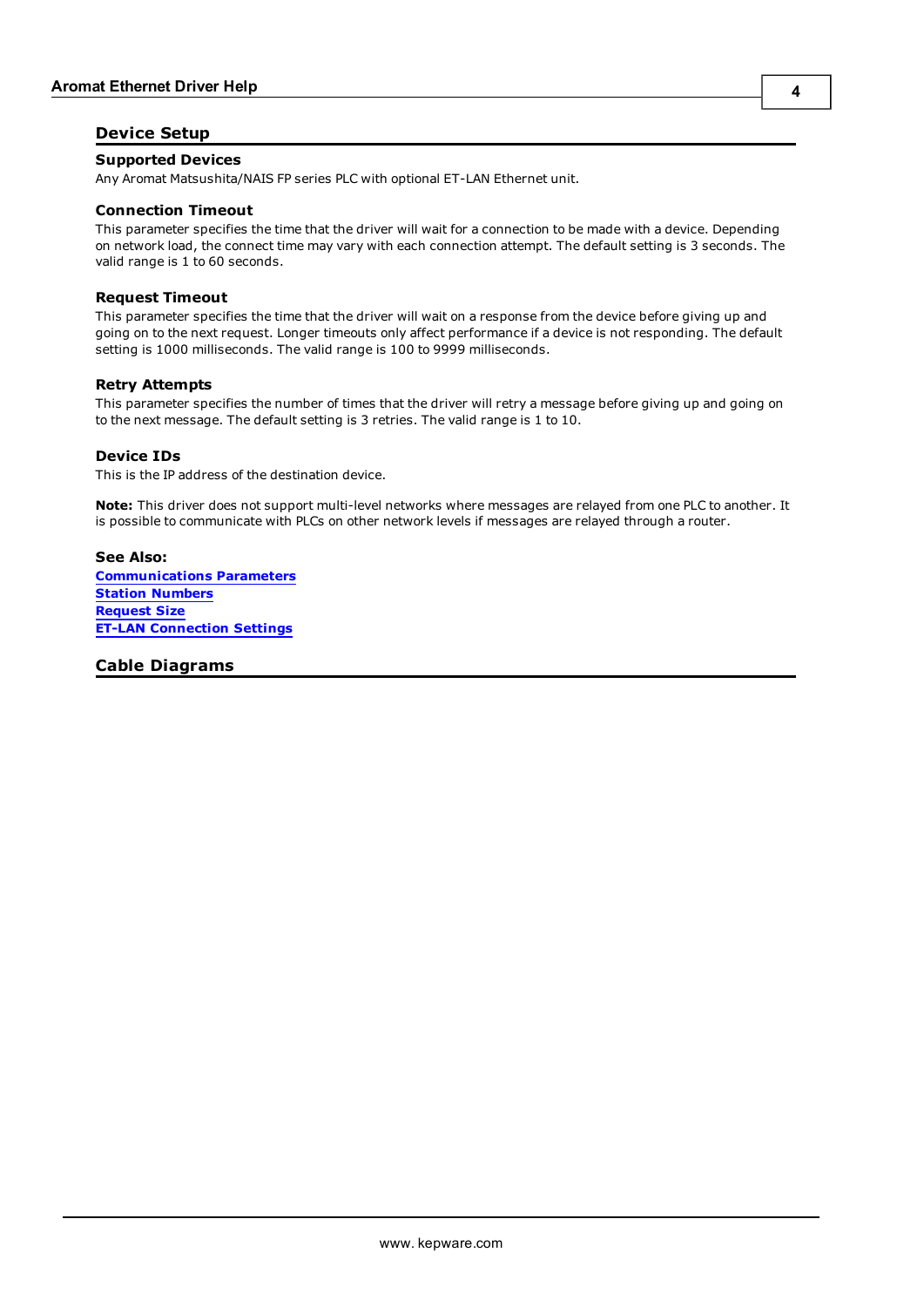

# Patch Cable (Straight Through)

## <span id="page-4-0"></span>**Communications Parameters**

#### **Protocol**

This parameter specifies whether the driver should connect to the ET-LAN unit using the User Datagram Protocol (UDP) or the Transfer Control Protocol (TCP). The driver requires Winsock V1.1 or higher.

## **Open Method**

When the TCP protocol is used, this parameter will specify the method that the ET-LAN unit is configured to use in order to process connection open requests. Methods include Active Open, Unpassive Open and Full Passive Open. If configured to use the Active Open method, the ET-LAN unit will actively attempt to initiate the connection. If configured to use the Unpassive Open method, the ET-LAN unit will wait passively for another node (which may use any IP and port number) to initiate the connection. If configured to use the Full Passive Open method, the ET-LAN unit will wait passively for a node (which uses a specified IP and port) to initiate the connection. Each connection that could possibly be made to the ET-LAN unit must be individually configured in the unit. For more information, refer to **[Connection](#page-5-3) [Types](#page-5-3)**.

**Note:** Although the Active Open method cannot be used to connect with this driver, it may be used for PLC-to-PLC connections.

**Important:** There is a known operating system issue that prevents the driver from reusing a given source port and IP with TCP/IP for 4 or more minutes after a server shutdown. Because of this, it is strongly recommended that the TCP/Unpassive or UDP connection method be used intead of the TCP/Full Passive method.

#### **Source Port Number**

The Source Port Number specifies what port the driver should use to send and receive messages. It only applies to UDP and TCP/Full Open. If TCP/Unpassive mode is used, the operating system will automatically select an unused source port number. It is recommended that the chosen port number be greater than 1024. The default setting is 1025. Certain restrictions apply. For more information, refer to **[Port](#page-6-0) [Assignment](#page-6-0)**.

## **Destination Port Number**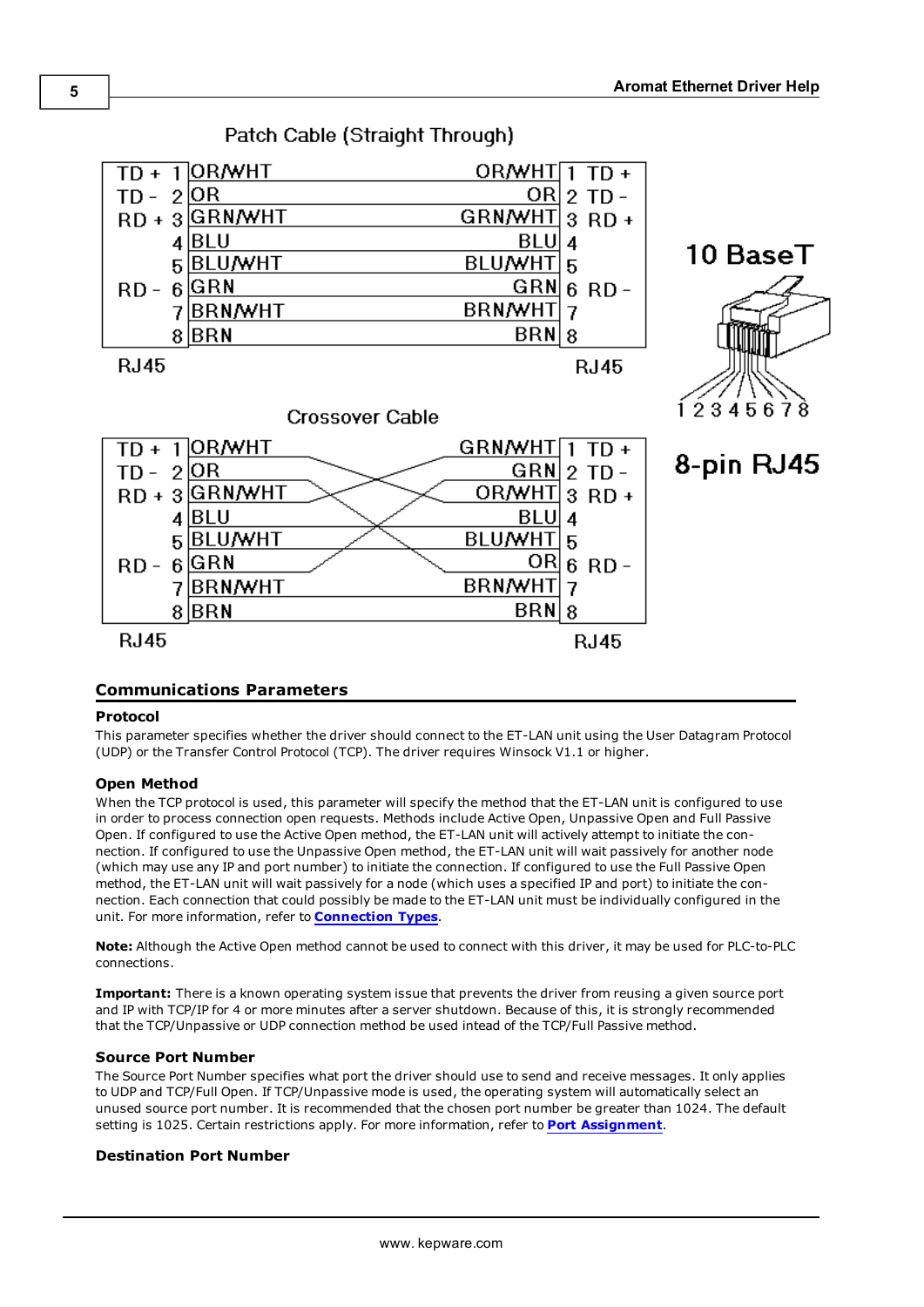The Destination Port Number specifies what port the ET-LAN is configured to send and receive messages. The default port number is 1025. It is recommended that port numbers greater than 1024 be used. Certain restrictions apply. For more information, refer to **[Port](#page-6-0) [Assignment](#page-6-0)**.

<span id="page-5-0"></span>**See Also: [ET-LAN](#page-5-2) [Connection](#page-5-2) [Settings](#page-5-2)**

#### **Station Numbers**

#### **Source Station Number**

This parameter specifies the station number that will identify the driver's connection point. Each node on the network must be assigned a unique station number. This includes the connection points in the driver (one per device object). Valid numbers range from 1 to 64, where 1 is the default.

**Note:** For more information, refer to **[ET-LAN](#page-5-2) [Connection](#page-5-2) [Settings](#page-5-2)**.

#### **Destination Station Number**

This parameter specifies the target device's station number. Valid numbers range from 1 to 64, where 1 is the default.

#### <span id="page-5-1"></span>**See Also: [Device](#page-3-0) [Setup](#page-3-0)**

#### **Request Size**

Request size refers to the number of bytes that may be requested from a device at one time. To refine the performance of this driver, the request size may be configured to one of the following settings: 32, 64, 128, 256 and 512 bytes. The default value is 64 bytes. If a large number of closely spaced addresses will be read, it is most likely advantageous to specify a larger request size. If a few addresses that are widely separated will be read, then it is most likely advantageous to use a smaller request size.

#### <span id="page-5-2"></span>**ET-LAN Connection Settings**

#### **Overview**

Each ET-LAN unit can maintain up to eight connections, which can be made to other PLCs, routers or to this driver. Each connection must be described ahead of time in the PLC's shared memory area. Connection descriptions include the following:

- Protocol
- Open Processing Method
- Source and Destination IP
- Source and Destination Port Numbers
- **•** Source and Destination Station Numbers
- Routing Information

<span id="page-5-3"></span>**Note:** The shared memory area is configured using a ladder program.

#### **Connection Types**

The ET-LAN unit supports communication using the User Datagram Protocol (UDP) and the Transfer Control Protocol (TCP).

UDP connections are initiated by the driver. The IP and port used by the driver must be specified in the PLC's shared memory area. When programming the device to use UDP, it may be necessary to cycle the power for changes to take effect.

Requests to make connections using TCP must be processed using one of three methods: Active Open, Unpassive Open and Full Passive Open. Descriptions are as follows:

- **TCP/Active Open:** Connections are initiated by the PLC and are not supported by this driver. Active Open connections can still be used for PLC-to-PLC communication.
- **TCP/Unpassive Open:** Connections are initiated by the driver. The IP and port used by the driver do not need to be specified in the PLC's shared memory area. This is the preferred connection method.
- **TCP/Full Passive Open:** Connections are initiated by the driver. The IP and port used by the driver must be specified in the PLC's shared memory area. There is a known operating system issue that prevents the driver from reusing a given source port and IP with TCP/IP for 4 or more minutes after a server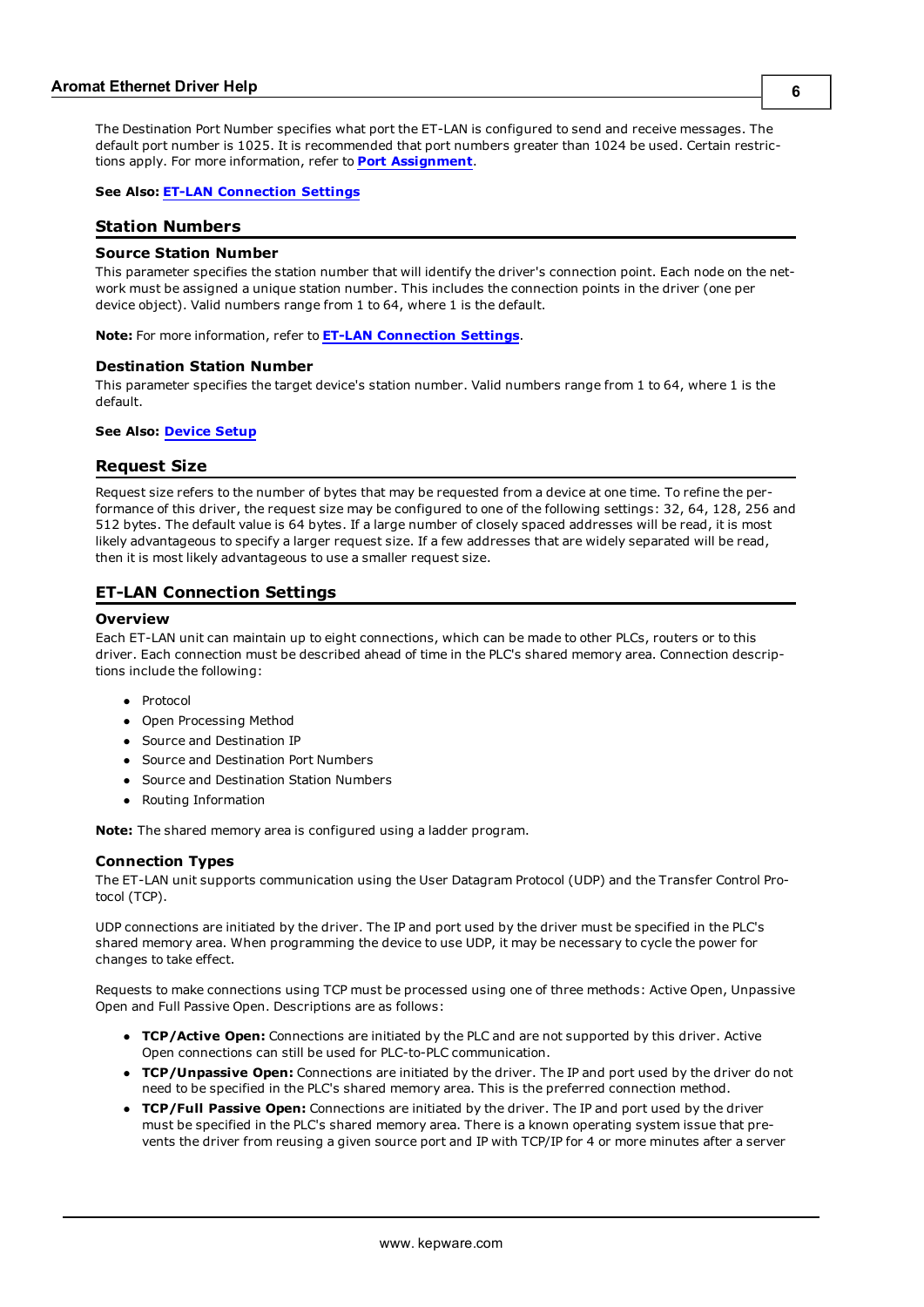<span id="page-6-0"></span>shutdown. Because of this, it is strongly recommended that the TCP/Unpassive or UDP connection method be used instead.

#### **Port Assignment**

Port numbers are used to distinguish each of the various communication processes. It is recommended that port numbers be greater than 1024, since many of the lower port numbers are commonly reserved by computer operating systems. When multiple connections are made to an ET-LAN unit, there are further restrictions on the port numbers (as illustrated below). A similar table may be found in the ET-LAN documentation. The descriptions below explain how the configuration relates to a server project.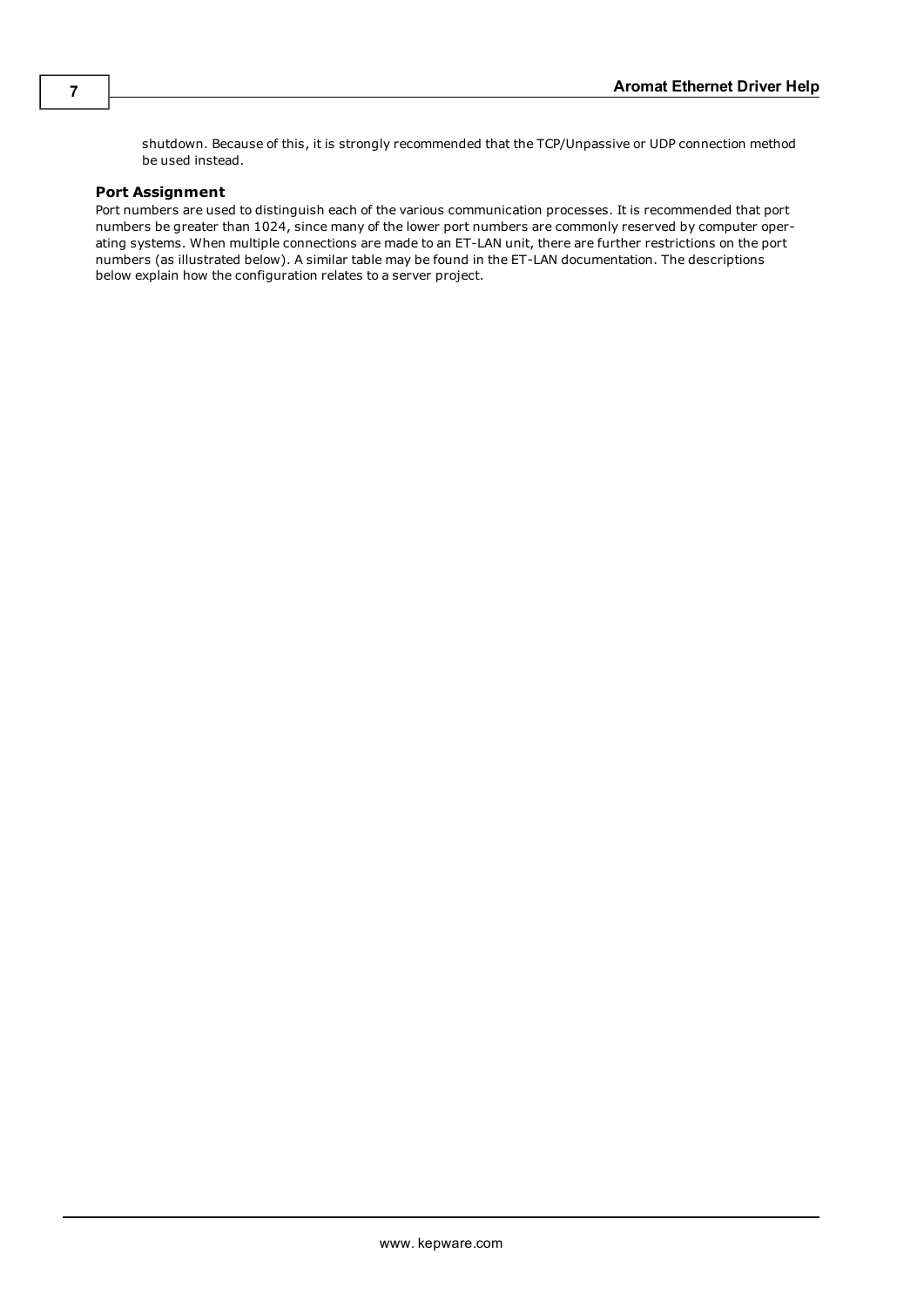|                                                               | Combination                                                               |                                                                                                                                                                       |                        | Availability         |
|---------------------------------------------------------------|---------------------------------------------------------------------------|-----------------------------------------------------------------------------------------------------------------------------------------------------------------------|------------------------|----------------------|
| Destination                                                   | Port number settings<br>Description                                       |                                                                                                                                                                       |                        | Communication method |
| configuration                                                 | (each circle is a unique port number)                                     |                                                                                                                                                                       | TCP                    | UDP                  |
| ET-LAN is<br>connected to<br>one<br>destination<br>node       | ET-LAN unit<br>Destination<br>Connection 1<br>Connection 2                | Destination is<br>another PLC or two<br>device objects<br>using different<br>ports on same<br>channel or on<br>different channels<br>using same IP.<br>Destination is | $\overline{1}$<br>1, 2 | $\mathbf{1}$<br>N/A  |
|                                                               | ET-LAN unit<br>Destination<br>Connection 1<br>Connection 2                | another PLC or two<br>device objects<br>using different<br>ports on same<br>channel or on<br>different channels<br>using same IP.                                     |                        |                      |
|                                                               | ET-LAN unit<br>Destination<br>Connection 1<br>Connection 2                | Destination is<br>another PLC or two<br>device objects<br>using the same port<br>on same channel or<br>on different.<br>channels using<br>same IP.                    | $\mathbf{1}$           | N/A                  |
|                                                               | ET-LAN unit<br>Destination<br>Connection 1<br>Connection 2                | Destination is<br>another PLC or two<br>device objects<br>using the same port<br>on same channel or<br>on different<br>channels using<br>same IP.                     | N/A                    | N/A                  |
| ET-LAN is<br>connected to<br>multiple<br>destination<br>nodes | ET-LAN unit<br>Destination<br>Connection 1<br>Destination<br>Connection 2 | Each destination<br>could be another<br>PLC or a device<br>object. If two<br>device objects, they<br>are on different<br>channels using<br>different IP's.            | 1, 3                   | 1, 3                 |
|                                                               | ET-LAN unit<br>Destination<br>Connection 1<br>Connection 2<br>Destination | Each destination<br>could be another<br>PLC or a device<br>object. If two<br>device objects, they<br>are on different<br>channels using<br>different IP's.            | 1, 2, 4                | N/A                  |

#### **Notes**

1. If the destination is two server device objects, they each must be assigned a unique station number.

2. This is not available with FP2 ET1 unit.

3. This configuration will also work if the channels use the same IP and each device uses a unique port. If channels use different IPs, then device objects may use the same port number.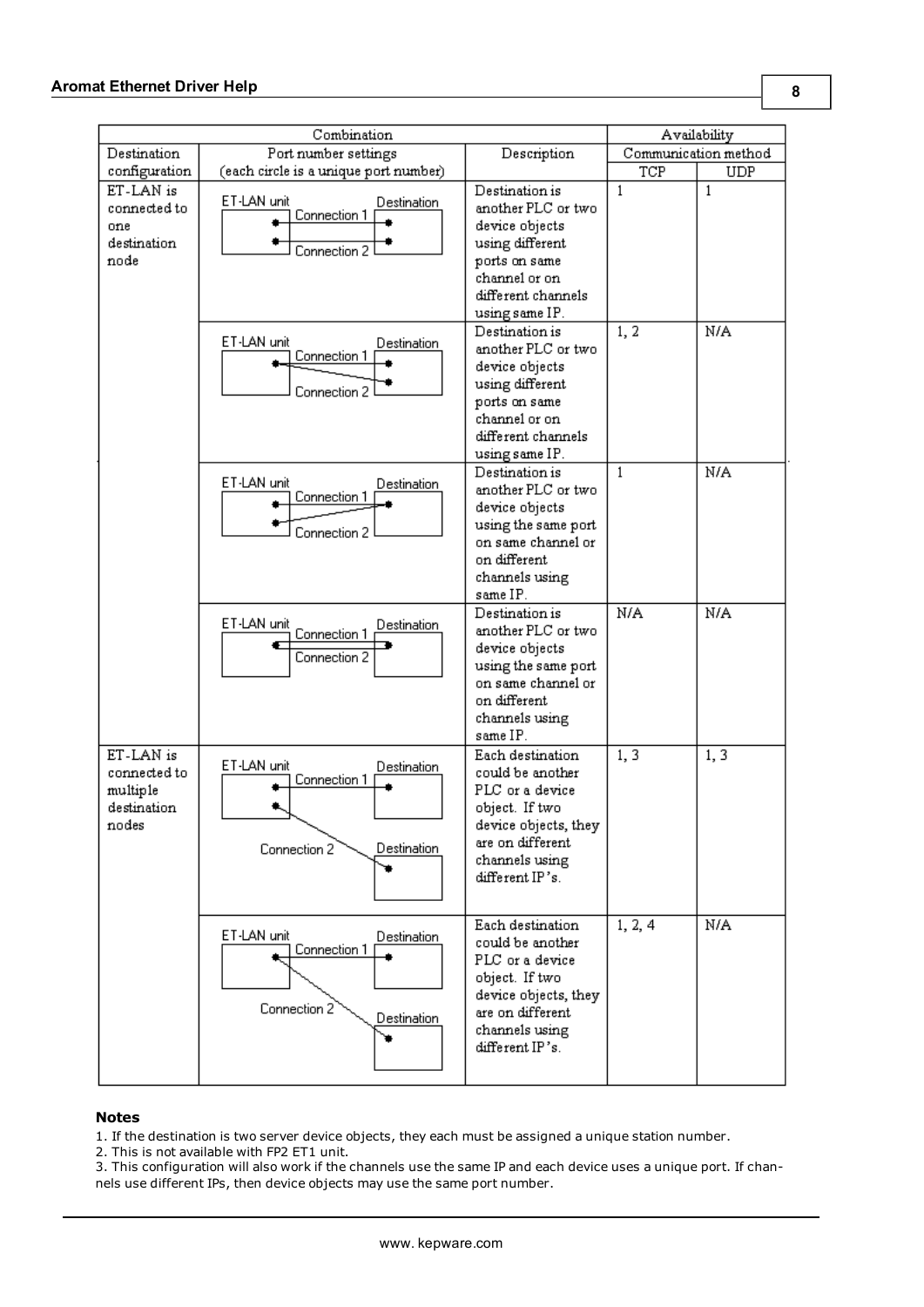4. A potential message routing problem exists here. If destinations are two server device objects, they must not use the same IP and port numbers.

#### **Recommended Configuration for Multiple Connections**

There should generally be a one-to-one relationship between server device objects and PLCs. It is possible to configure multiple server device objects that connect with the same PLC, but that may result in a small increase in performance. To create multiple connections to a single PLC, it is recommended that each device object use a unique combination of IP (selected from channel network adaptor) and source port number illustrated below. For more information on how to create multiple source IPs, refer to **[Multi-](#page-10-0) [Homing](#page-10-0)**.



#### **Station Numbers**

Each device object that connects with the same PLC should have a unique source station number. Server device objects that connect with different PLCs may use the same source station number.

#### **Configuring the Shared Memory Area**

Each possible connection to the PLC must be described in the shared memory area. The shared memory area is configured using a ladder program such as the one illustrated below. For more information, refer to the ET-LAN documentation.

This program configures a single ET-LAN unit in slot 0 in order to connect to two external devices. The external devices may be two other PLCs, two server device objects or a combination. Each connection uses the UDP protocol. The PLC uses a unique port for each connection: 6004 and 6005. The first external device uses IP 192.168.111.27 (0xC0A86F1B), port 1025 and station number 10. The second external device uses IP 192.168.111.70 (0xC0A86F46), port 1026 and station number 11. A subnet mask of 255.255.255.255 (0xFFFFFE00) and a default router/gateway IP of 192.168.111.1 (0xC0A86F01) are specified, but are not required in this particular application.

```
Allocation of handshake area for internal relays:
```

```
\|\vert \ \vert| R9010 |
|----| |----[F150 READ, H 0, H 360, K 2, WR 0] |
| [F151 WRT, H 0, WR 4, K 2, H 368] |
\mathbf{H}\prod_{i=1}^{n}Initialization processing:
| |\prod_{i=1}^{n}| R9013 |
|----| |----[F1 DMV, H C0A86F83, DT 10] |
| [F0 MV, H 1, DT 12] |
| [F0 MV, K 1, DT 13] |
| [F151 WRT, H 0, DT 10, K 4, H 200] |
\mathbf{H}| R9014 RD R4C |
|----| |--------|/|--------------------------------------------[ ]----|
```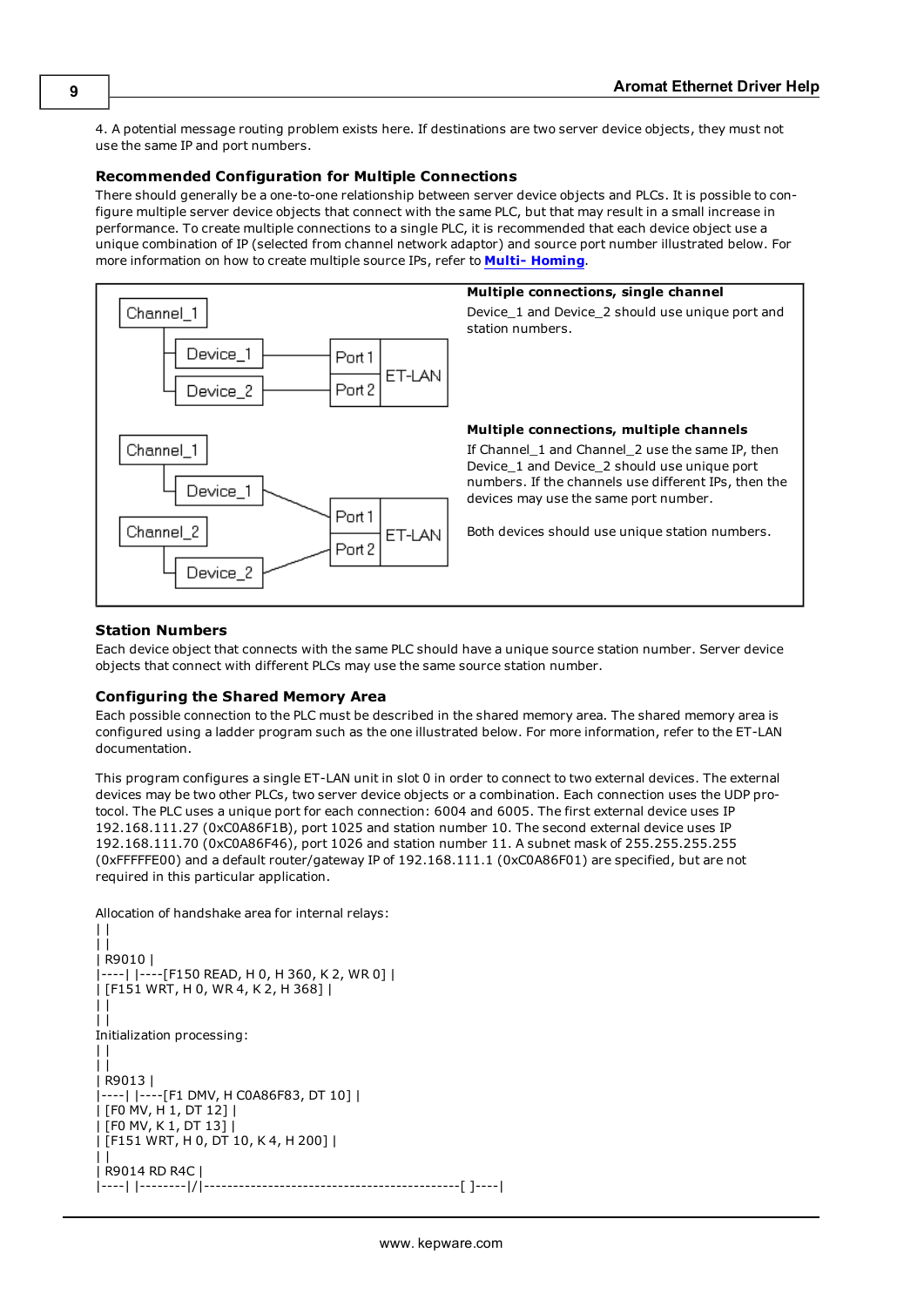```
\|| |
Initialization of routing information:
\vert \vert| |
| RD  |
|----| |----[F150 READ, H 0, H 2D0, K1, DT 300] |
\mathbf{||}| R9013 |
|----| |----[F1 DMV, H FFFFFE00, DT 14] |
| [F1 DMV, H C0A86F01, DT 16] |
| [F151 WRT, H 0, DT 14, K 4, H 230] |
\perp\|Initialization of connection 1 information:
| |
| |
| R9013 |
|----| |----[F0 MV, H 8000, DT 20] |
| [F0 MV, K 6004, DT 21] |
| [F0 MV, H C0A86F1B, DT 22] |
| [F0 MV, K 1025, DT 24] |
| [F0 MV, K 10, DT 25] |
| [F151 WRT, H 0, DT 20, K 6, H 250] |
| |
| RC R11 R50 |
|----| |--------|/|--------------------------------------------[ ]----|
\perp| |
Initialization of connection 2 information:
\|| |
| R9013 |
|----| |----[F0 MV, H 8000, DT 30] |
| [F0 MV, K 6005, DT 31] |
| [F0 MV, H C0A86F46, DT 32] |
| [F0 MV, K 1026, DT 34] |
| [F0 MV, K 11, DT 35] |
| [F151 WRT, H 0, DT 30, K 6, H 260] |
||| RC R13 R52 |
|----| |--------|/|--------------------------------------------[ ]----|
| |
\|RC is initialization complete signal
RD is initialization error signal
```
R11 is open error signal (connection 1) R13 is open error signal (connection 2) R4C is initialization request signal R50 is open complete signal (connection 1) R52 is open complete signal (connection 2) R9010 is always ON relay R9013 is initial ON relay R9014 is initial OFF relay

#### **Connection Information Shared Memory Area**

The connection information shared memory area is allotted as follows:

| <b>Connection</b> | <b>Address Range</b> |
|-------------------|----------------------|
| 1                 | 0x250-0x25F          |
| 2                 | 0x260-0x26F          |
| 3                 | 0x270-0x27F          |
| $\overline{4}$    | 0x280-0x28F          |
| 5                 | 0x290-0x29F          |
| 6                 | $0x2A0-0x2AF$        |
| $\overline{7}$    | $0x2B0-0x2BF$        |
| 8                 | $0x2C0-0x2CF$        |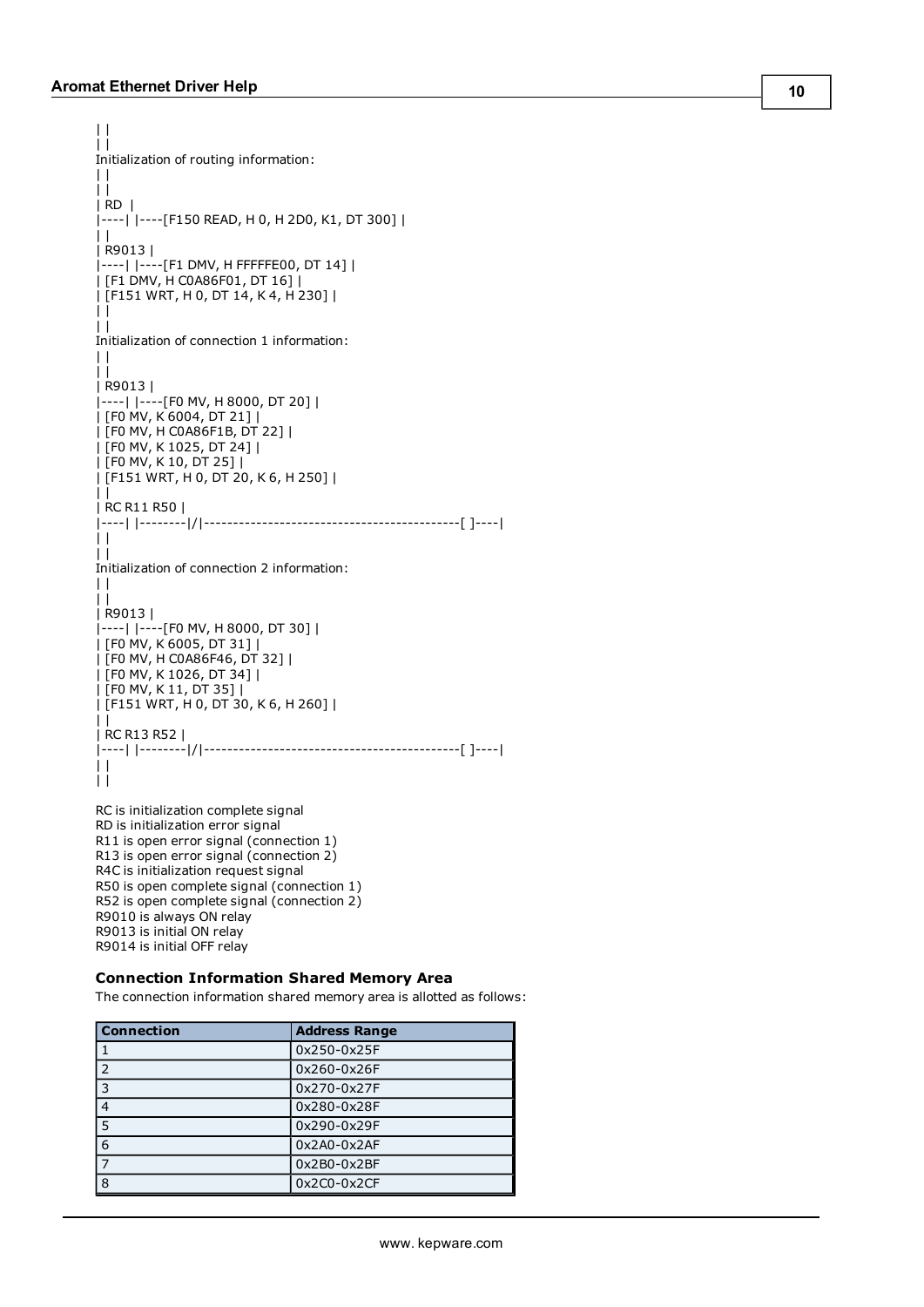| <b>Offset</b>  | <b>Description</b>            |
|----------------|-------------------------------|
| $\mathbf 0$    | Protocol and Open Method:     |
|                |                               |
|                | 0x8000 UDP.                   |
|                | 0x0300 TCP/Full Passive Open. |
|                | 0x0200 TCP/Unpassive Open.    |
|                | 0x0000 TCP/Active Open.*      |
| 1              | Source node port number.      |
| $\overline{2}$ | Partner node IP (low word).   |
| 3              | Partner node IP (high word).  |
| $\overline{4}$ | Partner node port number.     |
| 5              | Partner node station number.  |
| 6              | $N/A.**$                      |
| $\overline{7}$ | $N/A.**$                      |
| 8              | $N/A.**$                      |
| 9              | Reserved.                     |
| A              | Reserved.                     |
| B              | Reserved.                     |
| C              | Reserved.                     |
| D              | $N/A.***$                     |
| E              | Reserved.                     |
| F              | $N/A.***$                     |

\*This is not supported by the driver.

\*\*Partner node physical address.

\*\*\*Receive request data size.

<span id="page-10-0"></span>\*\*\*\*Transmission request data size.

#### **Multi-Homing**

Some applications require a unique IP address be associated with each channel. In these cases, the host computer must be multi-homed. A computer is multi-homed when it is configured to have more than one IP address. This may be accomplished by installing multiple Network Adapter Cards (NICs) in the computer or by assigning multiple IP addresses to a single NIC.

#### **Adding IP Addresses to a Single NIC on Windows NT**

- 1. Double-click the **My Computer** icon. Select **Control Panel**.
- 2. Click **Network** and then select the **Protocols** tab.
- 3. Select **TCP/IP Protocol**.
- 4. Click **Properties** and then select the **IP Address** tab.
- 5. Click **Advanced**.
- 6. Click **Add**.
- 7. Enter the additional **IP address** and **subnet mask**.
- 8. Click **OK**.

#### **Notes**

1. Multi-homing is not supported under Windows 95 or 98.

2. Windows NT will allow up to 5 IP addresses to be added for each NIC via the control panel. If more IP addresses are necessary, they can be added to the registry manually by browsing under **HKEY\_LOCAL\_MACHINE\SY-STEM\CurrentControlSet\Services**. Next, select the service associated with the adapter card in question. Under the service, go to the **Parameters\Tcpip** subkey. Add the IP addresses to IP Address. Edit Subnet Mask and add an entry for each new IP address.

3. The system may need to be restarted before newly added IPs can be used.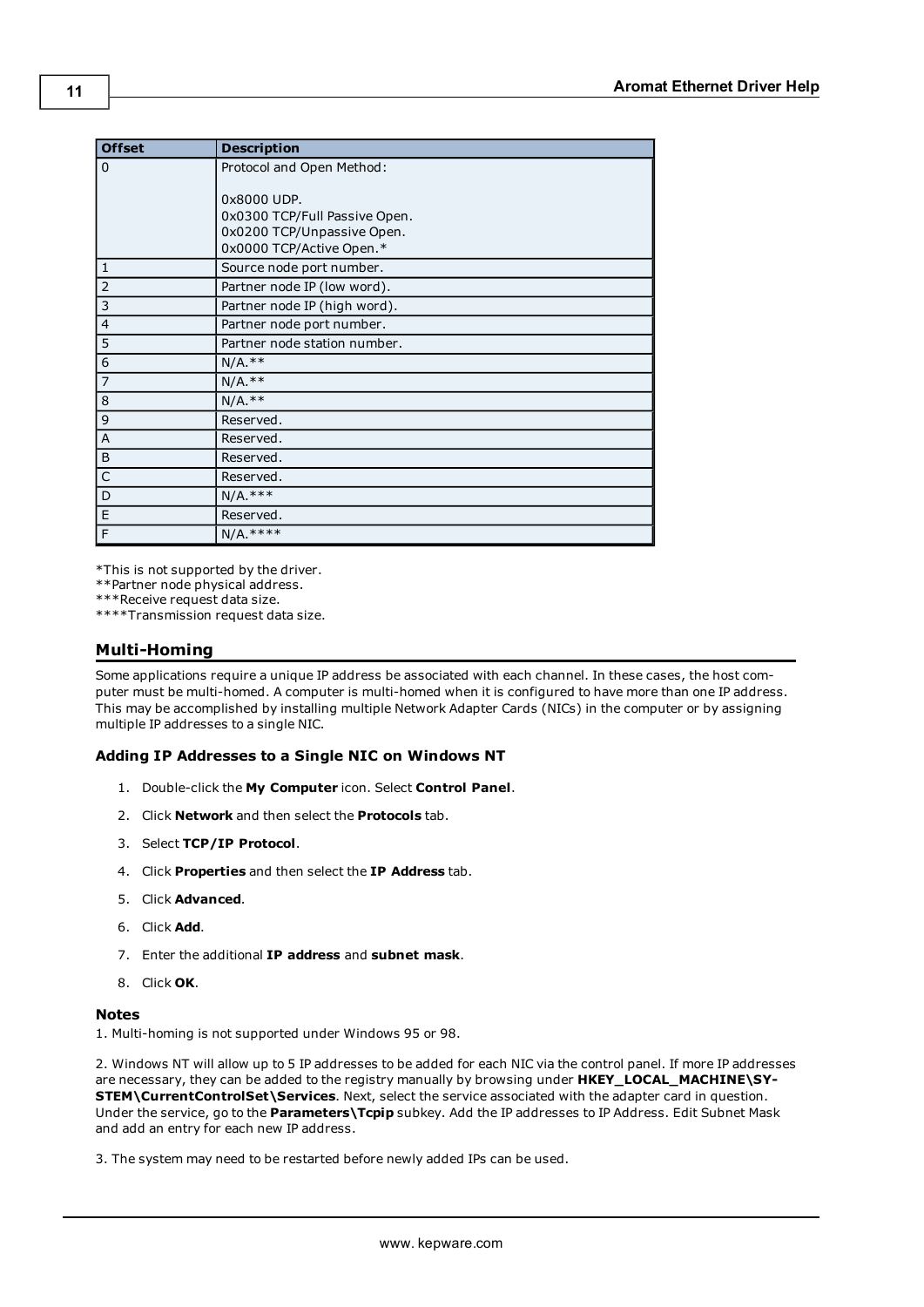4. There will be additional operating system overhead when running on a multi-homed system. Unless a very fast device is being used, this overhead should not entirely cancel out the performance gain achieved from distributing the communications load over multiple channels.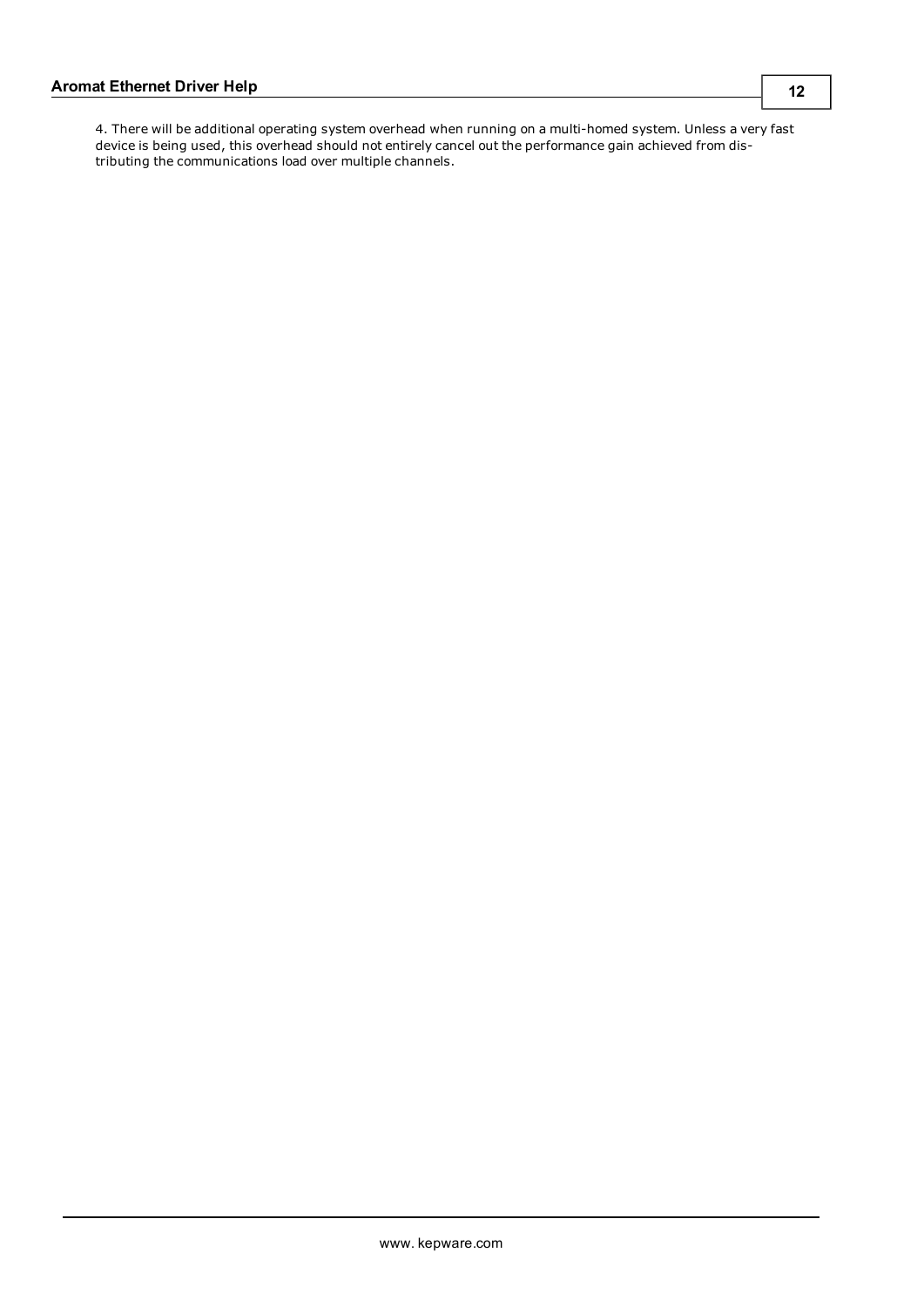# <span id="page-12-0"></span>**Data Types Description**

<span id="page-12-8"></span><span id="page-12-7"></span><span id="page-12-6"></span><span id="page-12-5"></span><span id="page-12-4"></span><span id="page-12-3"></span><span id="page-12-2"></span><span id="page-12-1"></span>

| <b>Data Type</b> | <b>Description</b>                                                                                                                          |
|------------------|---------------------------------------------------------------------------------------------------------------------------------------------|
| Boolean          | Single bit                                                                                                                                  |
| Word             | Unsigned 16 bit value                                                                                                                       |
|                  | bit 0 is the low bit                                                                                                                        |
|                  | bit 15 is the high bit                                                                                                                      |
| Short            | Signed 16 bit value                                                                                                                         |
|                  | bit 0 is the low bit                                                                                                                        |
|                  | bit 14 is the high bit                                                                                                                      |
|                  | bit 15 is the sign bit                                                                                                                      |
| <b>DWord</b>     | Unsigned 32 bit value                                                                                                                       |
|                  | bit 0 is the low bit                                                                                                                        |
|                  | bit 31 is the high bit                                                                                                                      |
| Long             | Signed 32 bit value                                                                                                                         |
|                  | bit 0 is the low bit                                                                                                                        |
|                  | bit 30 is the high bit                                                                                                                      |
|                  | bit 31 is the sign bit                                                                                                                      |
| <b>BCD</b>       | Two byte packed BCD                                                                                                                         |
|                  | Value range is 0-9999. Behavior is undefined for values beyond this                                                                         |
|                  | range.                                                                                                                                      |
| <b>LBCD</b>      | Four byte packed BCD                                                                                                                        |
|                  | Value range is 0-99999999. Behavior is undefined for values beyond                                                                          |
|                  | this range.                                                                                                                                 |
| Float            | 32 bit Floating point value                                                                                                                 |
|                  | The driver interprets two consecutive registers as a Floating-point<br>value by making the second register the high word and the first reg- |
|                  | ister the low word.                                                                                                                         |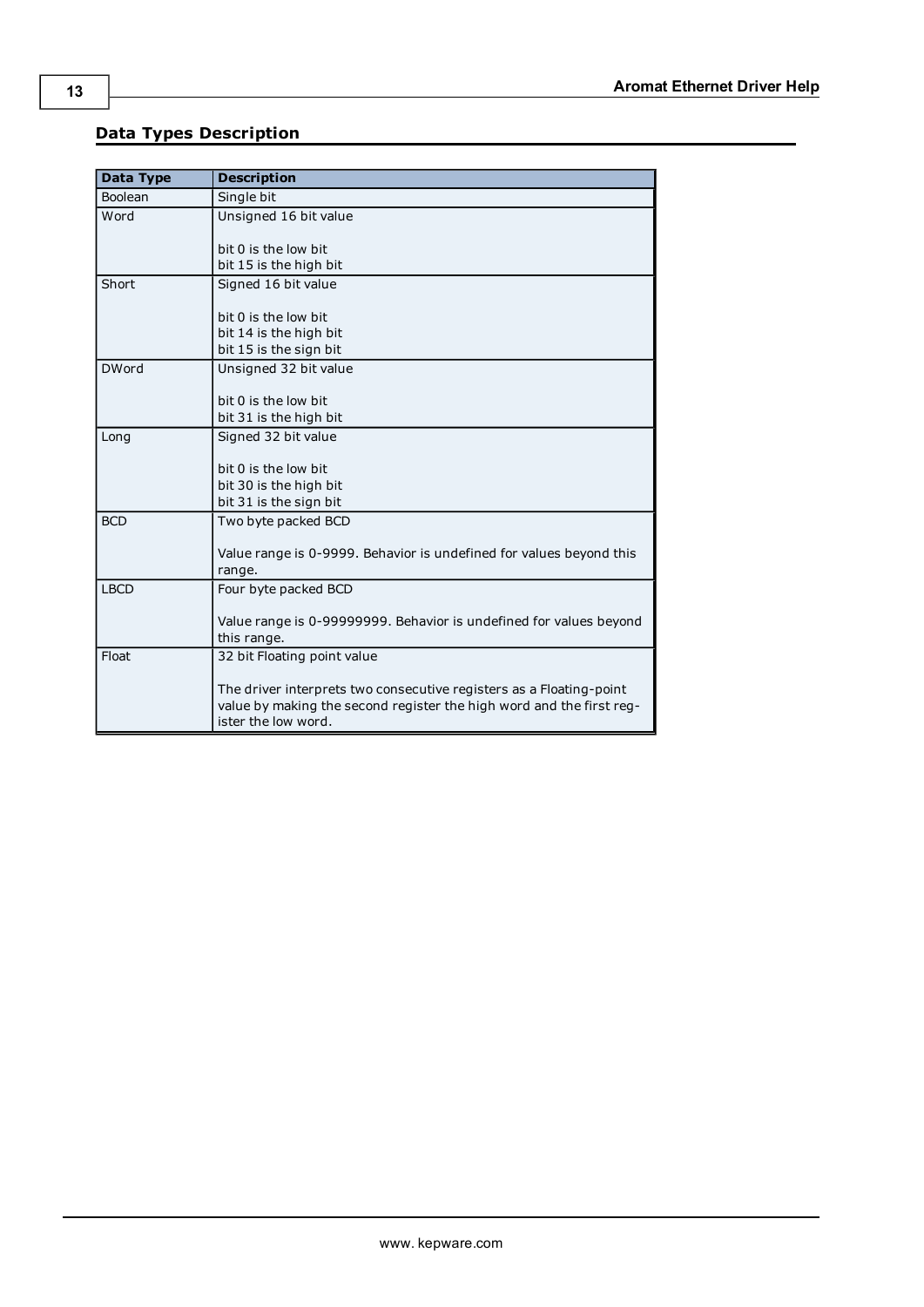## <span id="page-13-0"></span>**Address Descriptions**

Address specifications vary depending on the model in use. The address ranges shown below may exceed the range available for a particular device. If an address is requested that is not supported by the device, the Aromat Matsushita/NAIS driver will mark the requested data item in error.

**Note:** The default data types are shown in **bold**.

#### **Address Types**

| <b>Type</b>             | <b>Valid Tag Prefixes</b> | <b>Valid Data Types</b>                        |  |
|-------------------------|---------------------------|------------------------------------------------|--|
| $I/Os***$               | X, Y                      | <b>Boolean</b>                                 |  |
| $I/Os***$               | WX, WY                    | Word, DWord*, Short, Long*, BCD, LBCD*         |  |
| Relays**                | R                         | <b>Boolean</b>                                 |  |
| Relay ***               | <b>WR</b>                 | Word, DWord*, Short, Long*, BCD, LBCD*         |  |
| Timer/Counter Contacts  | T/C                       | <b>Boolean</b>                                 |  |
| Data Registers          | DT                        | Word, DWord*, Short, Long*, Float*, BCD, LBCD* |  |
| Timer/Counter Registers | SV, EV                    | Word, Short                                    |  |
| Index Registers         | IX, IY                    | Word, Short,                                   |  |
|                         | ID                        | DWord, Long                                    |  |

\*When using these 32 bit data types, two consecutive 16 bit registers will be used; meaning, if address DT1 is declared type DWord, both addresses DT1 and DT2 will be used to store the 32 bit value. \*\*Bits.

\*\*\*Words.

#### **Address Specifications**

| <b>Address Type</b>      | <b>Bit Number</b>           | <b>Bit Range</b>             | <b>Word Number</b>                                                              | <b>Word Range</b> |
|--------------------------|-----------------------------|------------------------------|---------------------------------------------------------------------------------|-------------------|
| External Inputs*         | X < xxx > . < y >           | X000.0-X000.F  X999.0-X999.F | $WX$ $\langle$ $\langle$ $\rangle$ $\times$ $\times$ $\times$ $\times$ $\times$ | WX000-WX999       |
|                          | xxx-Decimal y-              |                              | xxx-Word                                                                        |                   |
|                          | Hex                         | X0-X15999                    | Number                                                                          |                   |
|                          | X <sub>xxxx</sub>           |                              |                                                                                 |                   |
|                          | xxxxx-Decimal               |                              |                                                                                 |                   |
| <b>External Ouputs</b>   | Y < xxx > . < y >           | Y000.0-Y000.F  Y999.0-Y999.F | WY < xxx                                                                        | WY000-WY999       |
|                          | xxx-Decimal y-              |                              | xxx-Word                                                                        |                   |
|                          | Hex                         | Y0-Y15999                    | Number                                                                          |                   |
|                          |                             |                              |                                                                                 |                   |
|                          | $Y <$ xxxxx $>$             |                              |                                                                                 |                   |
|                          | xxxxx-Decimal               |                              |                                                                                 |                   |
| <b>Internal Relays</b>   | R < xxx > . < y >           | R000.0-R000.F  R999.0-R999.F | $WR<$ xxx $>$                                                                   | WR000-WR999       |
|                          | xxx-Decimal y-              |                              | xxx-Word                                                                        |                   |
|                          | Hex                         | R0-R15999                    | Number                                                                          |                   |
|                          |                             |                              |                                                                                 |                   |
|                          | $R < x$ $x$ $x$ $x$ $x$ $x$ |                              |                                                                                 |                   |
|                          | xxxxx-Decimal               |                              |                                                                                 |                   |
| Timer/Counter Contacts*  | T < xxx                     | T000-T999                    | N/A                                                                             | N/A               |
|                          | xxx-Decimal                 |                              |                                                                                 |                   |
|                          | $C<$ xxx $>$                | C000-C999                    |                                                                                 |                   |
|                          | xxx-Decimal                 |                              |                                                                                 |                   |
|                          | N/A                         | N/A                          | $DT <$ xxxxx $>$                                                                | DT00000-          |
| Data Registers           |                             |                              | xxxxx-Decimal                                                                   | DT65535           |
| <b>Special Registers</b> | N/A                         | N/A                          | $DT <$ xxxxx $>$                                                                | DT90000-          |
|                          |                             |                              | xxxxx-Decimal                                                                   | DT99999           |
| Set Value Area**         | N/A                         | N/A                          | SV <xxxx></xxxx>                                                                | SV0000-zV9999     |
|                          |                             |                              | xxxx-Decimal                                                                    |                   |
| Elapsed Value Area**     | N/A                         | N/A                          | EV < xxxx                                                                       | EV0000-EV9999     |
|                          |                             |                              | xxxx-Decimal                                                                    |                   |
| <b>Index Registers</b>   | N/A                         | N/A                          | N/A                                                                             | IX, IY, ID        |

\*Read Only.

\*\*Timers/Counters.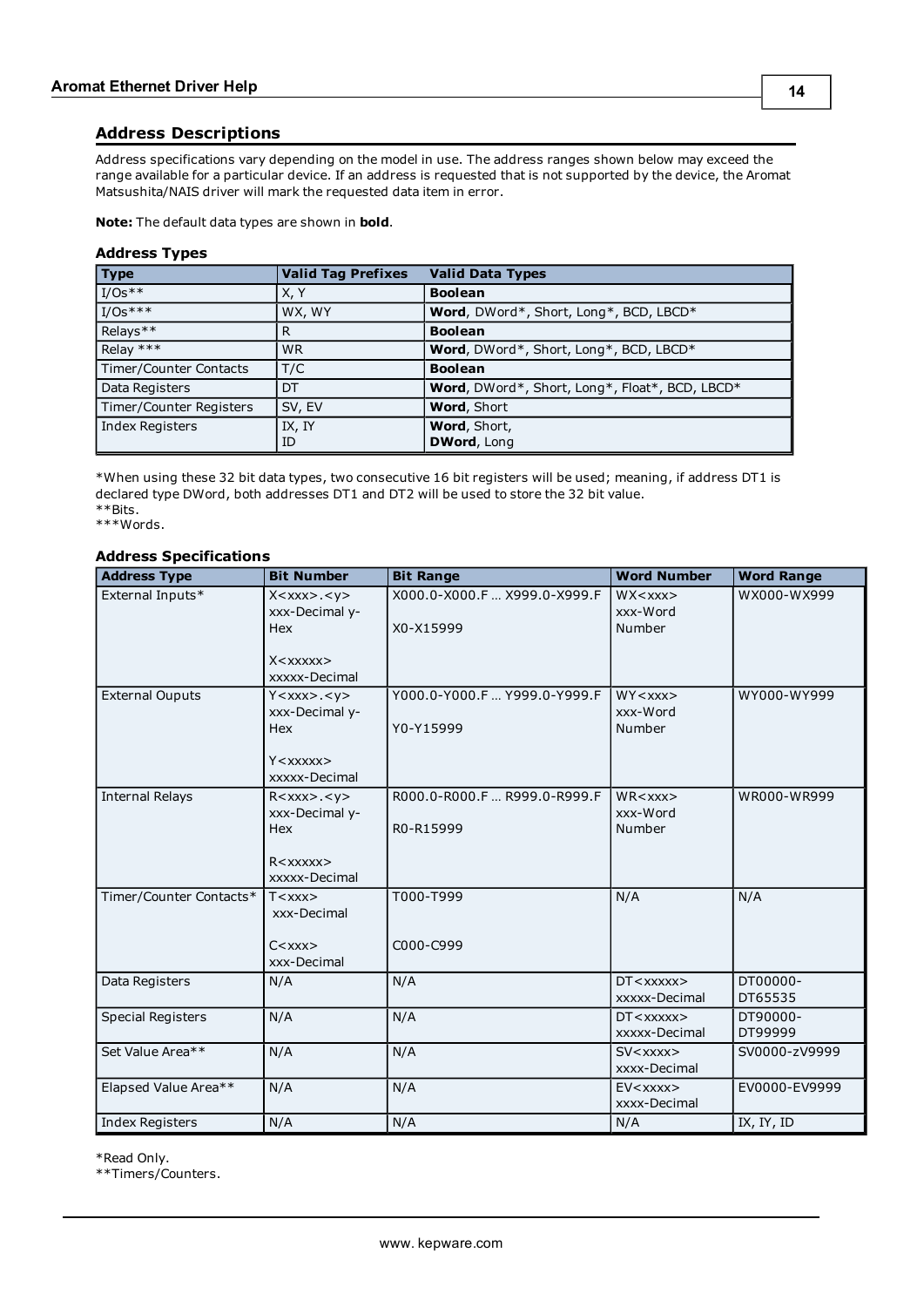**Note:** <y> bits are only valid between 0 and F hexadecimal. The bit reference used when accessing X,Y and R memory is only required when using the <xxx>.<y> address format. Normally direct access to X,Y and R can be done using standard Aromat Matsushita/NAIS addressing such as X50, Y122, or R140.

### **Examples**

- 1. Y15 Output Relay 15.
- 2. T000 Timer Contact 0.
- 3. C127 Counter Contact 127.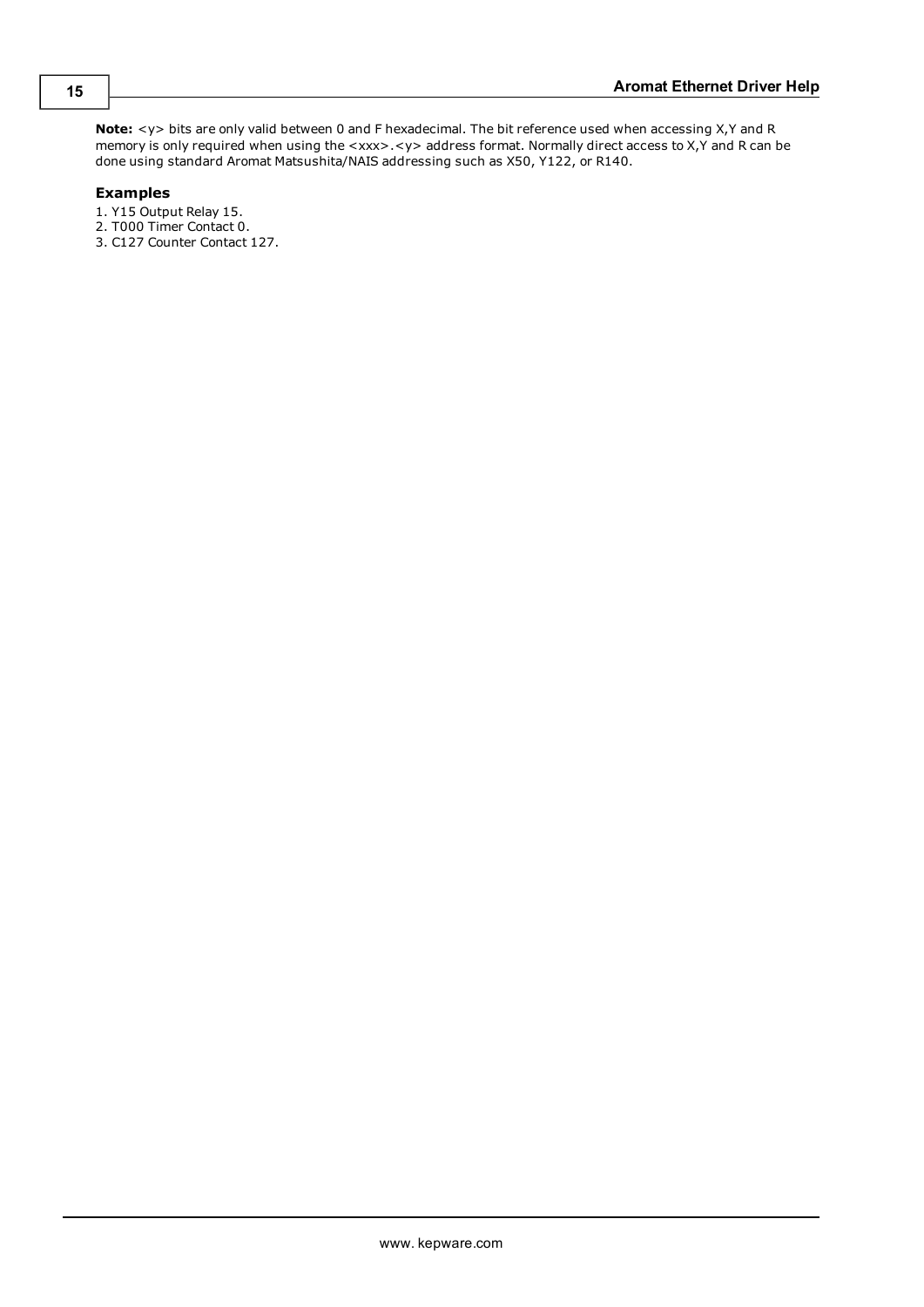# <span id="page-15-0"></span>**Optimizing Aromat Ethernet Communications**

The Aromat Ethernet driver has been designed to provide the best performance with the least amount of impact on the system's overall performance. While the Aromat Ethernet driver is fast, there are a couple of guidelines that can be used in order to control and optimize the application and gain maximum performance.

Our server refers to communications protocols like Aromat Ethernet as a channel. Each channel defined in the application represents a separate path of execution in the server. Once a channel has been defined, a series of devices must then be defined under that channel. Each of these devices represents a single Aromat Matsushita/NAIS controller from which data will be collected. While this approach to defining the application will provide a high level of performance, it won't take full advantage of the Aromat Ethernet driver or the network. An example of how the application may appear when configured using a single channel is shown below.



Each device appears under a single Aromat Ethernet channel. In this configuration, the driver must move from one device to the next as quickly as possible in order to gather information at an effective rate. As more devices are added or more information is requested from a single device, the overall update rate begins to suffer.

If the Aromat Ethernet driver could only define one single channel, then the example shown above would be the only option available; however, the Aromat Ethernet driver can define up to 16 channels. Using multiple channels distributes the data collection workload by simultaneously issuing multiple requests to the network. An example of how the same application may appear when configured using multiple channels to improve performance is shown below.



Each device has now been defined under its own channel. In this new configuration, a single path of execution is dedicated to the task of gathering data from each device. If the application has 16 or fewer devices, it can be optimized exactly how it is shown here.

The performance will improve even if the application has more than 16 devices. While 16 or fewer devices may be ideal, the application will still benefit from additional channels. Although by spreading the device load across all channels will cause the server to move from device to device again, it can now do so with far less devices to process on a single channel.

Block Size, which is available on each defined device, can also affect the Aromat Ethernet driver's performance. Block Size refers to the number of bytes that may be requested from a device at one time. To refine the performance of this driver, configure Block Size to one of the following settings: 32, 64, 128, 256, or 512 bytes. Depending on the Aromat Ethernet device model, the Block Size setting affect the application's performance drastically. A default value of 64 bytes is recommended. If an application has large requests for consecutively ordered data, however, block size should be increased.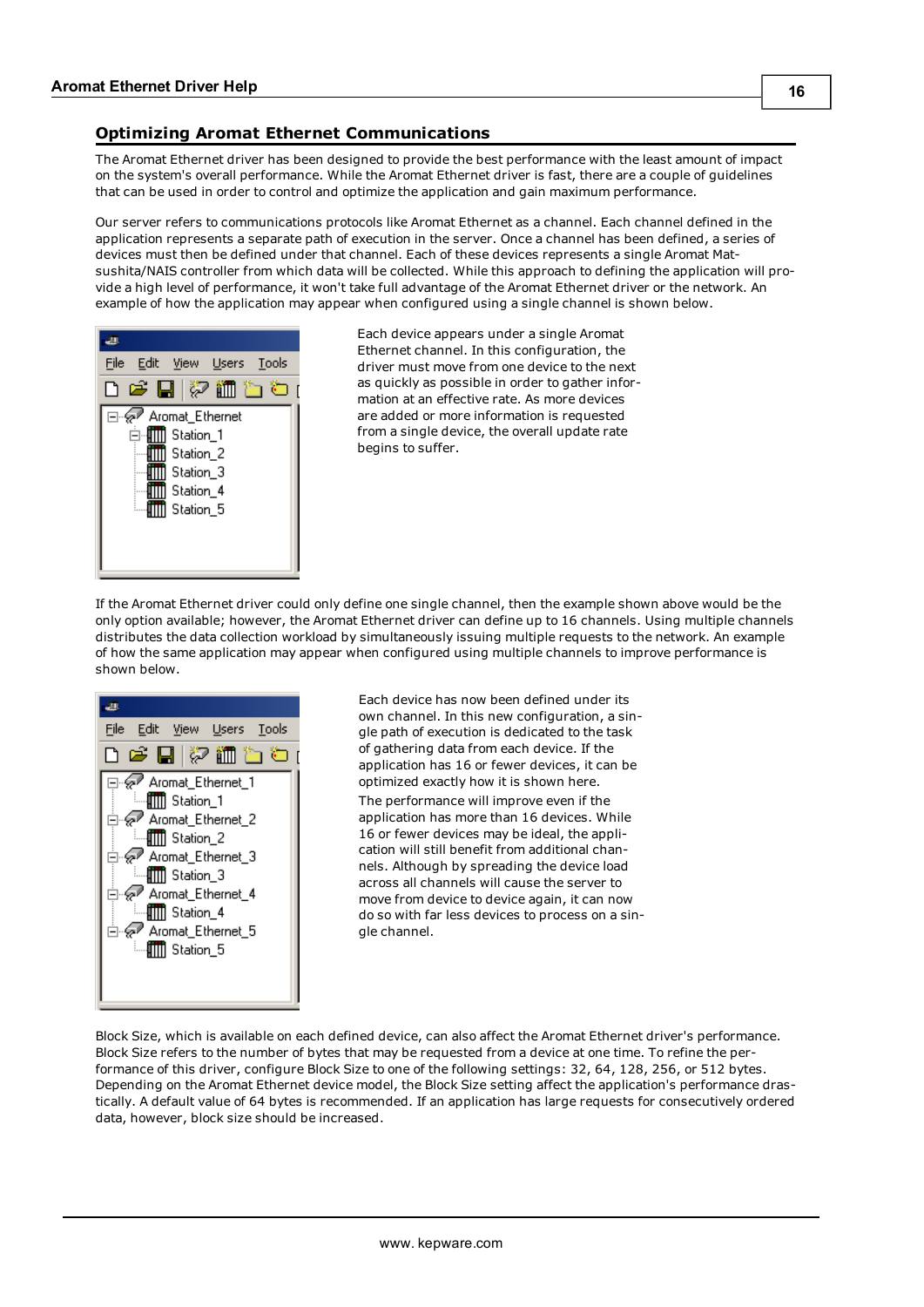## <span id="page-16-0"></span>**Error Descriptions**

The following error/warning messages may be generated. Click on the link for a description of the message.

#### **Address Validation**

**[Missing](#page-16-2) [address](#page-16-2)**

**[Device](#page-16-3) [address](#page-16-3) ['<address>'](#page-16-3) [contains](#page-16-3) [a](#page-16-3) [syntax](#page-16-3) [error](#page-16-3) [Address](#page-17-0) ['<address>'](#page-17-0) [is](#page-17-0) [out](#page-17-0) [of](#page-17-0) [range](#page-17-0) [for](#page-17-0) [the](#page-17-0) [specified](#page-17-0) [device](#page-17-0) [or](#page-17-0) [register](#page-17-0) [Data](#page-17-1) [Type](#page-17-1) ['<type>'](#page-17-1) [is](#page-17-1) [not](#page-17-1) [valid](#page-17-1) [for](#page-17-1) [device](#page-17-1) [address](#page-17-1) ['<address>'](#page-17-1) [Device](#page-17-2) [address](#page-17-2) ['<address>'](#page-17-2) [is](#page-17-2) [Read](#page-17-2) [Only](#page-17-2) [Array](#page-17-3) [size](#page-17-3) [is](#page-17-3) [out](#page-17-3) [of](#page-17-3) [range](#page-17-3) [for](#page-17-3) [address](#page-17-3) ['<address>'](#page-17-3) [Array](#page-17-4) [support](#page-17-4) [is](#page-17-4) [not](#page-17-4) [available](#page-17-4) [for](#page-17-4) [the](#page-17-4) [specified](#page-17-4) [address:](#page-17-4) ['<address>'](#page-17-4)**

#### **Device Status Messages**

**[Device](#page-18-0) ['<device](#page-18-0) [name>'](#page-18-0) [is](#page-18-0) [not](#page-18-0) [responding](#page-18-0) [Unable](#page-18-1) [to](#page-18-1) [write](#page-18-1) [to](#page-18-1) ['<address>'](#page-18-1) [on](#page-18-1) [device](#page-18-1) ['<device](#page-18-1) [name>'](#page-18-1)**

#### **Driver Error Messages**

**[Winsock](#page-18-3) [initialization](#page-18-3) [failed](#page-18-3) [\(OS](#page-18-3) [Error](#page-18-3) [=](#page-18-3) [n\)](#page-18-3) [Winsock](#page-18-4) [V1.1](#page-18-4) [or](#page-18-4) [higher](#page-18-4) [must](#page-18-4) [be](#page-18-4) [installed](#page-18-4) [to](#page-18-4) [use](#page-18-4) [the](#page-18-4) [Aromat](#page-18-4) [Ethernet](#page-18-4) [device](#page-18-4) [driver](#page-18-4) [Unable](#page-19-0) [to](#page-19-0) [bind](#page-19-0) [IP](#page-19-0) ['<IP](#page-19-0) [in](#page-19-0) [hex>'](#page-19-0) [to](#page-19-0) [Port](#page-19-0) ['<Port>'](#page-19-0) [-](#page-19-0) [address](#page-19-0) [is](#page-19-0) [in](#page-19-0) [use](#page-19-0) [by](#page-19-0) [another](#page-19-0) [application](#page-19-0) [Response](#page-19-1) [to](#page-19-1) [<read/write>](#page-19-1) [request](#page-19-1) [to](#page-19-1) ['<tag](#page-19-1) [address>'](#page-19-1) [on](#page-19-1) [device](#page-19-1) ['<device](#page-19-1) [name>'](#page-19-1) [contained](#page-19-1) [error](#page-19-1) [code](#page-19-1) ['<xx>'](#page-19-1) [Response](#page-19-2) [to](#page-19-2) [<read/write>](#page-19-2) [request](#page-19-2) [to](#page-19-2) ['<tag](#page-19-2) [address>'](#page-19-2) [on](#page-19-2) [device](#page-19-2) ['<device](#page-19-2) [name>'](#page-19-2) [had](#page-19-2) [an](#page-19-2) [unexpected](#page-19-2) [format](#page-19-2) [Response](#page-19-3) [to](#page-19-3) [<read/write>](#page-19-3) [request](#page-19-3) [to](#page-19-3) ['<tag](#page-19-3) [address>'](#page-19-3) [on](#page-19-3) [device](#page-19-3) ['<device](#page-19-3) [name>'](#page-19-3) [failed](#page-19-3) [BCC](#page-19-3) [check](#page-19-3)**

#### <span id="page-16-1"></span>**Address Validation**

The following error/warning messages may be generated. Click on the link for a description of the message.

#### **Address Validation**

**[Missing](#page-16-2) [address](#page-16-2) [Device](#page-16-3) [address](#page-16-3) ['<address>'](#page-16-3) [contains](#page-16-3) [a](#page-16-3) [syntax](#page-16-3) [error](#page-16-3) [Address](#page-17-0) ['<address>'](#page-17-0) [is](#page-17-0) [out](#page-17-0) [of](#page-17-0) [range](#page-17-0) [for](#page-17-0) [the](#page-17-0) [specified](#page-17-0) [device](#page-17-0) [or](#page-17-0) [register](#page-17-0) [Data](#page-17-1) [Type](#page-17-1) ['<type>'](#page-17-1) [is](#page-17-1) [not](#page-17-1) [valid](#page-17-1) [for](#page-17-1) [device](#page-17-1) [address](#page-17-1) ['<address>'](#page-17-1) [Device](#page-17-2) [address](#page-17-2) ['<address>'](#page-17-2) [is](#page-17-2) [Read](#page-17-2) [Only](#page-17-2) [Array](#page-17-3) [size](#page-17-3) [is](#page-17-3) [out](#page-17-3) [of](#page-17-3) [range](#page-17-3) [for](#page-17-3) [address](#page-17-3) ['<address>'](#page-17-3) [Array](#page-17-4) [support](#page-17-4) [is](#page-17-4) [not](#page-17-4) [available](#page-17-4) [for](#page-17-4) [the](#page-17-4) [specified](#page-17-4) [address:](#page-17-4) ['<address>'](#page-17-4)**

#### <span id="page-16-2"></span>**Missing address**

**Error Type:** Warning

#### **Possible Cause:**

A tag address that has been specified dynamically has no length.

#### **Solution:**

<span id="page-16-3"></span>Re-enter the address in the client application.

#### Device address '<address>' contains a syntax error

#### **Error Type:** Warning

#### **Possible Cause:**

A tag address that has been specified dynamically contains one or more invalid characters.

#### **Solution:**

Re-enter the address in the client application.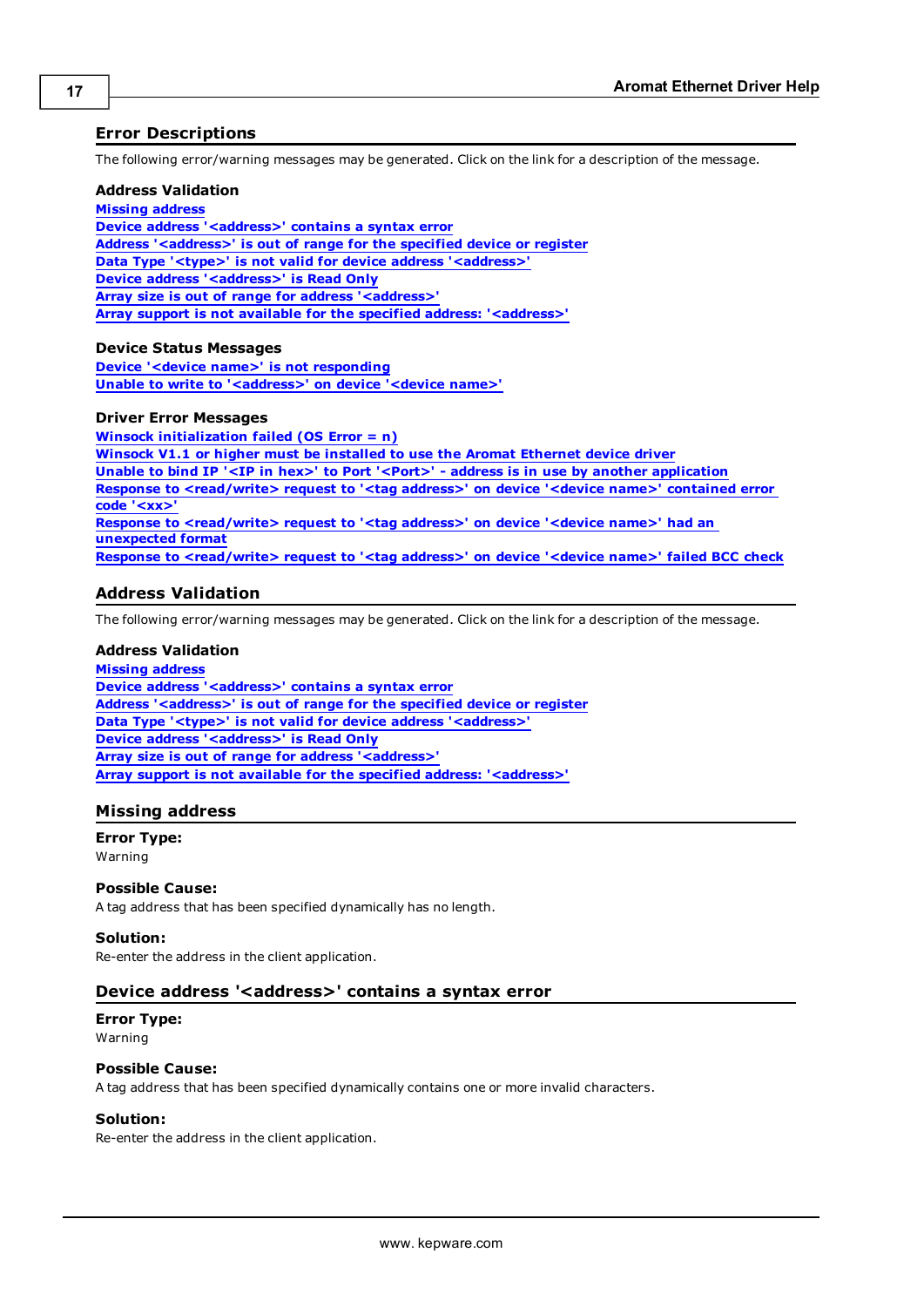# <span id="page-17-0"></span>**Address <address>' is out of range for the specified device or register**

**Error Type:**

Warning

## **Possible Cause:**

A tag address that has been specified dynamically references a location that is beyond the range of supported locations for the device.

#### **Solution:**

<span id="page-17-1"></span>Verify the address is correct; if it is not, re-enter it in the client application.

### Data Type '<type>' is not valid for device address '<address>'

# **Error Type:**

Warning

#### **Possible Cause:**

A tag address that has been specified dynamically has been assigned an invalid data type.

#### **Solution:**

<span id="page-17-2"></span>Modify the requested data type in the client application.

## Device address '<address>' is Read Only

#### **Error Type:**

Warning

#### **Possible Cause:**

A tag address that has been specified dynamically has a requested access mode that is not compatible with what the device supports for that address.

#### **Solution:**

<span id="page-17-3"></span>Change the access mode in the client application.

#### **Array size is out of range for address '<address>'**

# **Error Type:**

Warning

#### **Possible Cause:**

A tag address that has been specified dynamically is requesting an array size that is too large for the address type or block size of the driver.

#### **Solution:**

<span id="page-17-4"></span>Re-enter the address in the client application to specify a smaller value for the array or a different starting point.

#### **Array support is not available for the specified address: '<address>'**

#### **Error Type:**

Warning

#### **Possible Cause:**

A tag address that has been specified dynamically contains an array reference for an address type that doesn't support arrays.

#### **Solution:**

<span id="page-17-5"></span>Re-enter the address in the client application to remove the array reference or correct the address type.

#### **Device Status Messages**

The following error/warning messages may be generated. Click on the link for a description of the message.

#### **Device Status Messages**

**[Device](#page-18-0) ['<device](#page-18-0) [name>'](#page-18-0) [is](#page-18-0) [not](#page-18-0) [responding](#page-18-0)**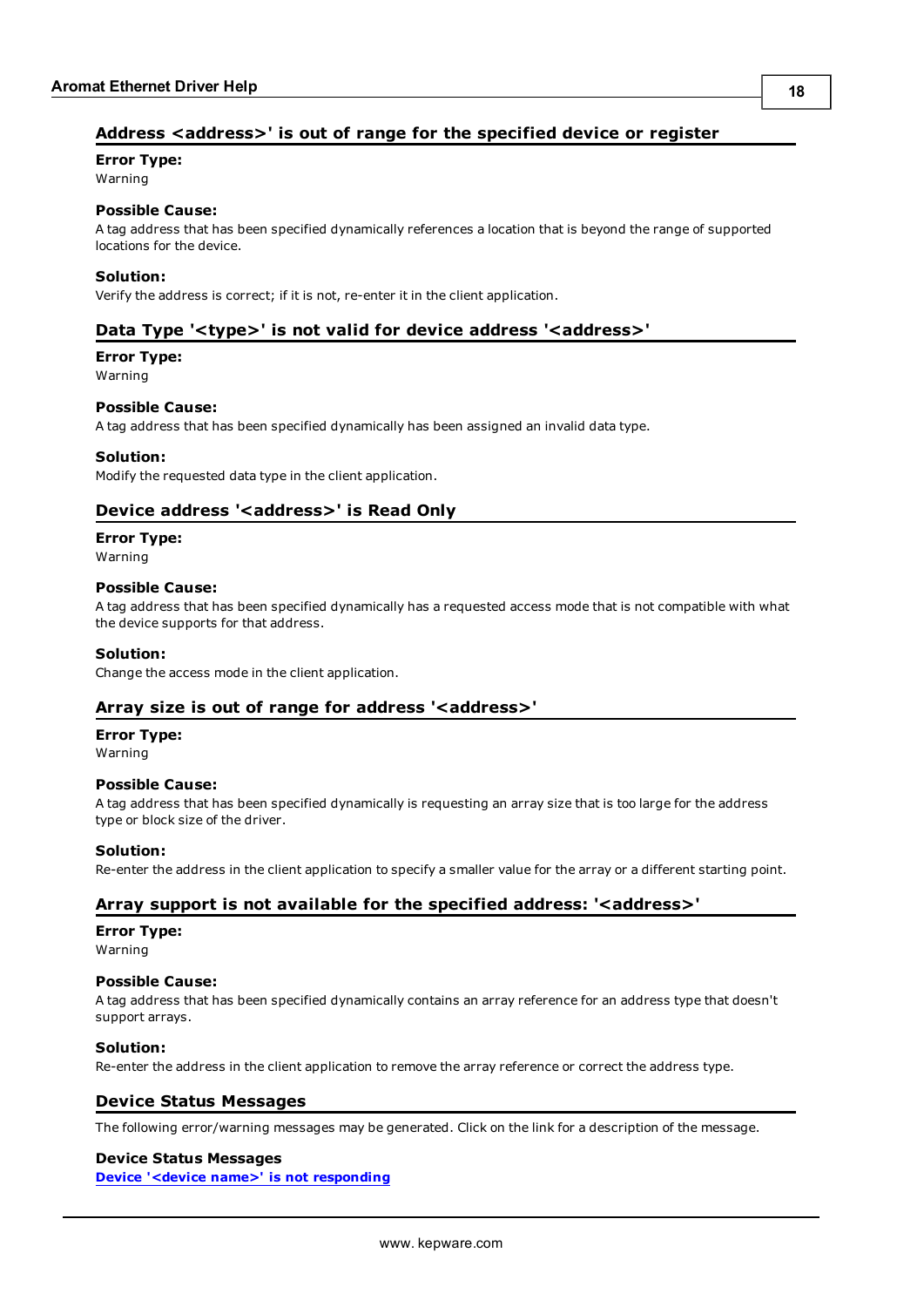#### <span id="page-18-0"></span>**[Unable](#page-18-1) [to](#page-18-1) [write](#page-18-1) [to](#page-18-1) ['<address>'](#page-18-1) [on](#page-18-1) [device](#page-18-1) ['<device](#page-18-1) [name>'](#page-18-1)**

## **'Device <Device name>' is not responding**

## **Error Type:**

Serious

#### **Possible Cause:**

1. The connection between the device and the Host PC is broken.

2. The IP address assigned to the device is incorrect.

3. The response from the device took longer to receive than the amount of time specified in the "Request Timeout" device setting.

#### **Solution:**

1. Verify the cabling between the PC and the PLC device.

2. Verify the IP address given to the named device matches that of the actual device.

<span id="page-18-1"></span>3. Increase the Request Timeout setting so that the entire response can be handled.

#### Unable to write to '<address>' on device '<device name>'

#### **Error Type:**

Serious

#### **Possible Cause:**

1. The connection between the device and the Host PC is broken.

2. The named device may have been assigned an incorrect IP address.

#### **Solution:**

1. Verify the cabling between the PC and the PLC device.

<span id="page-18-2"></span>2. Verify the IP address given to the named device matches that of the actual device.

## **Driver Error Messages**

The following error/warning messages may be generated. Click on the link for a description of the message.

#### **Driver Error Messages**

**[Winsock](#page-18-3) [initialization](#page-18-3) [failed](#page-18-3) [\(OS](#page-18-3) [Error](#page-18-3) [=](#page-18-3) [n\)](#page-18-3)**

**[Winsock](#page-18-4) [V1.1](#page-18-4) [or](#page-18-4) [higher](#page-18-4) [must](#page-18-4) [be](#page-18-4) [installed](#page-18-4) [to](#page-18-4) [use](#page-18-4) [the](#page-18-4) [Aromat](#page-18-4) [Ethernet](#page-18-4) [device](#page-18-4) [driver](#page-18-4)**

**[Unable](#page-19-0) [to](#page-19-0) [bind](#page-19-0) [IP](#page-19-0) ['<IP](#page-19-0) [in](#page-19-0) [hex>'](#page-19-0) [to](#page-19-0) [Port](#page-19-0) ['<Port>'](#page-19-0) [-](#page-19-0) [address](#page-19-0) [is](#page-19-0) [in](#page-19-0) [use](#page-19-0) [by](#page-19-0) [another](#page-19-0) [application](#page-19-0)**

**[Response](#page-19-1) [to](#page-19-1) [<read/write>](#page-19-1) [request](#page-19-1) [to](#page-19-1) ['<tag](#page-19-1) [address>'](#page-19-1) [on](#page-19-1) [device](#page-19-1) ['<device](#page-19-1) [name>'](#page-19-1) [contained](#page-19-1) [error](#page-19-1) [code](#page-19-1) ['<xx>'](#page-19-1)**

**[Response](#page-19-2) [to](#page-19-2) [<read/write>](#page-19-2) [request](#page-19-2) [to](#page-19-2) ['<tag](#page-19-2) [address>'](#page-19-2) [on](#page-19-2) [device](#page-19-2) ['<device](#page-19-2) [name>'](#page-19-2) [had](#page-19-2) [an](#page-19-2) [unexpected](#page-19-2) [format](#page-19-2)**

<span id="page-18-3"></span>**[Response](#page-19-3) [to](#page-19-3) [<read/write>](#page-19-3) [request](#page-19-3) [to](#page-19-3) ['<tag](#page-19-3) [address>'](#page-19-3) [on](#page-19-3) [device](#page-19-3) ['<device](#page-19-3) [name>'](#page-19-3) [failed](#page-19-3) [BCC](#page-19-3) [check](#page-19-3)**

## **Winsock initialization failed (OS Error = n)**

#### **Error Type:**

Fatal

| <b>OS Error</b> | <b>Indication</b>                                                                                    | <b>Possible Solution</b>                                                               |
|-----------------|------------------------------------------------------------------------------------------------------|----------------------------------------------------------------------------------------|
| 10091           | Indicates that the underlying network<br>subsystem is not ready for network com-<br>munication.      | Wait a few seconds and restart<br>the driver.                                          |
| 10067           | Limit on the number of tasks supported<br>by the Windows Sockets implementation<br>has been reached. | Close one or more applications<br>that may be using Winsock and<br>restart the driver. |

## <span id="page-18-4"></span>**Winsock V1.1 or higher must be installed to use the Aromat Ethernet device driver**

**Error Type:**

Fatal

**Possible Cause:**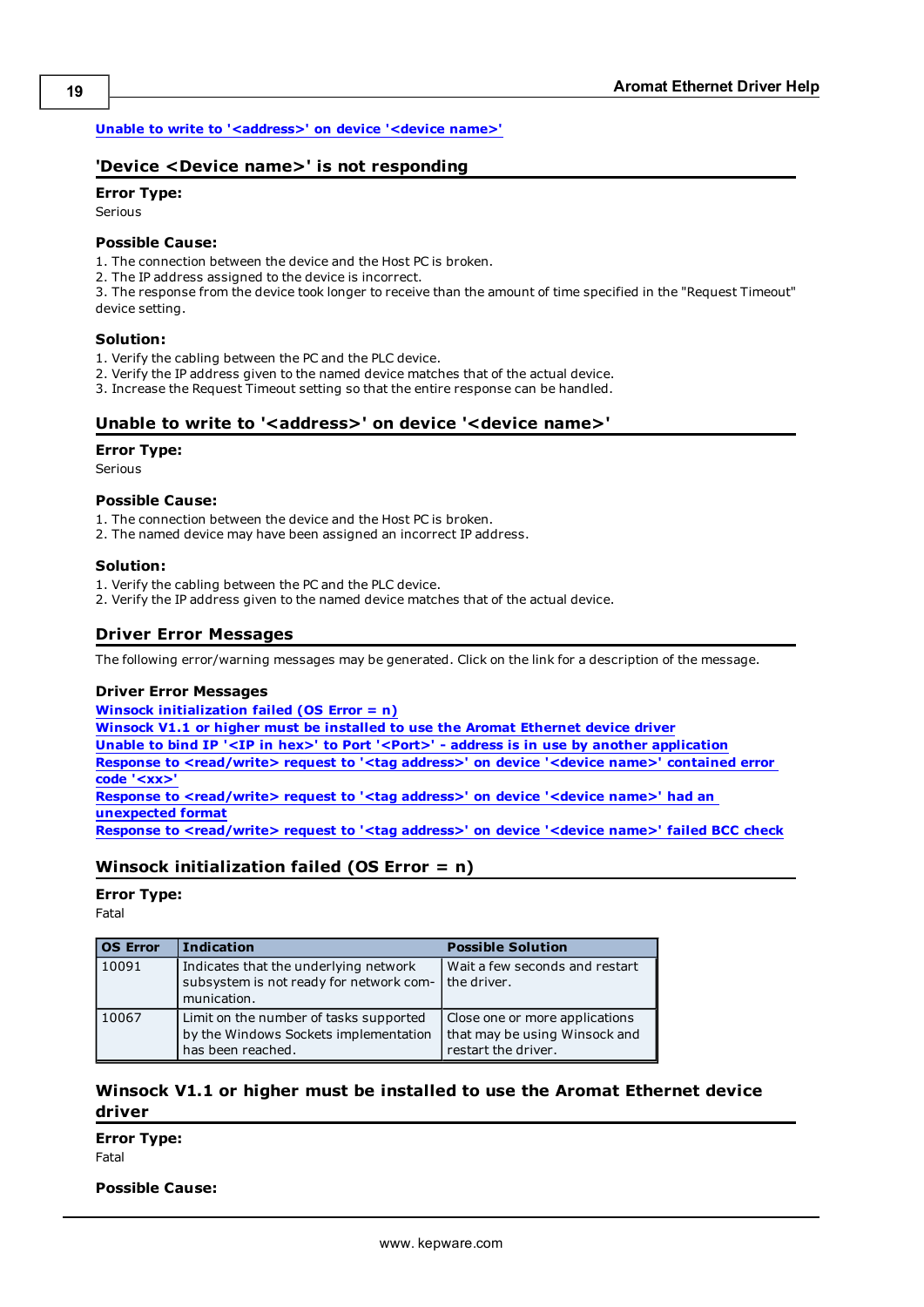The version number of the Winsock DLL found on the system is less than 1.1.

#### **Solution:**

<span id="page-19-0"></span>Upgrade Winsock to version 1.1 or higher.

# **Unable to bind IP '<IP in hex>' to Port '<Port>' - address is in use by another application**

#### **Error Type:**

Serious

#### **Possible Cause:**

The driver was unable to bind the specified source port and IP because another application is already using this combination of protocol (UDP or TCP/IP), IP and port number.

#### **Solution:**

Aromat Ethernet requires the driver to bind the connection's source IP and port number when using UDP or TCP/IP Full Passive. If this is not possible, there are three solutions:

1. Determine what application is using the specified IP and port and then re-configure it to use another address.

2. Use a different combination of source IP and port.

<span id="page-19-1"></span>3. Use the TCP/IP Unpassive connection type.

## **Response to <read/write> request to '<tag address>' on device '<device name>' contained error code '<xx>'**

#### **Error Type:**

Serious

#### **Possible Cause:**

The device returned an error code in response to a read or write request.

#### **Solution:**

Consult the Aromat Matsushita/NAIS documentation for meaning of error code and take appropriate corrective measures.

### <span id="page-19-2"></span>**Response to <read/write> request to '<tag address>' on device '<device name>' had an unexpected format**

#### **Error Type:**

Serious

#### **Possible Cause:**

The response to a read or write request was not in the correct format.

#### **Solution:**

1. Verify the cabling between the PC and the PLC device. 2. If problem does not appear to be related to noise, contact Technical Support.

## <span id="page-19-3"></span>**Response to <read/write> request to '<tag address>' on device '<device name>' failed BCC check**

#### **Error Type:**

Serious

#### **Possible Cause:**

The received byte check code was incorrect, indicating a corrupted response.

#### **Solution:**

Verify the cabling between the PC and the PLC device. Take appropriate shielding measures to reduce electrical noise.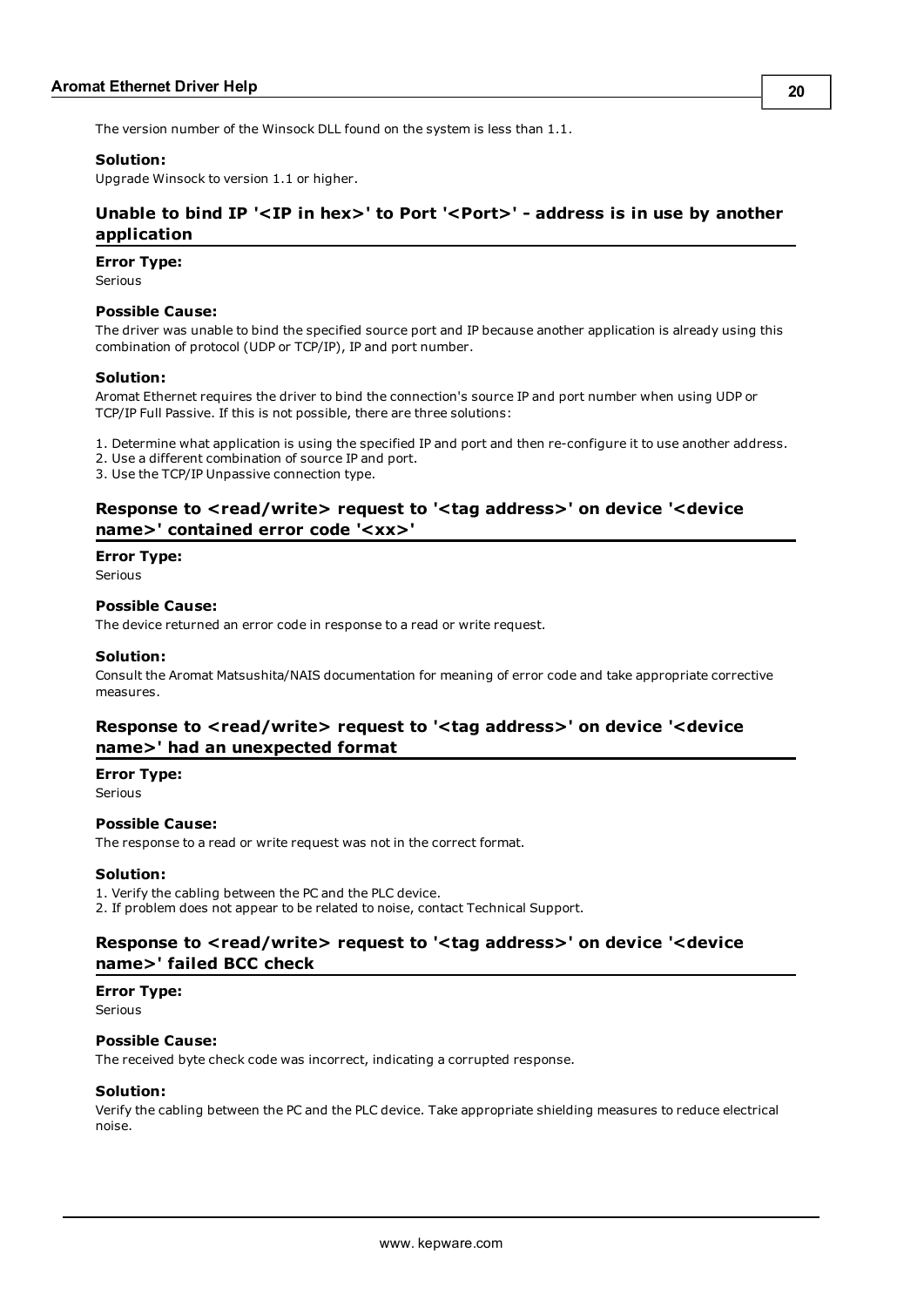# <span id="page-20-0"></span>**Index**

# **A**

| Array support is not available for the specified address: ' <address>' 18</address> |  |
|-------------------------------------------------------------------------------------|--|

# **B**

# **C**

# **D**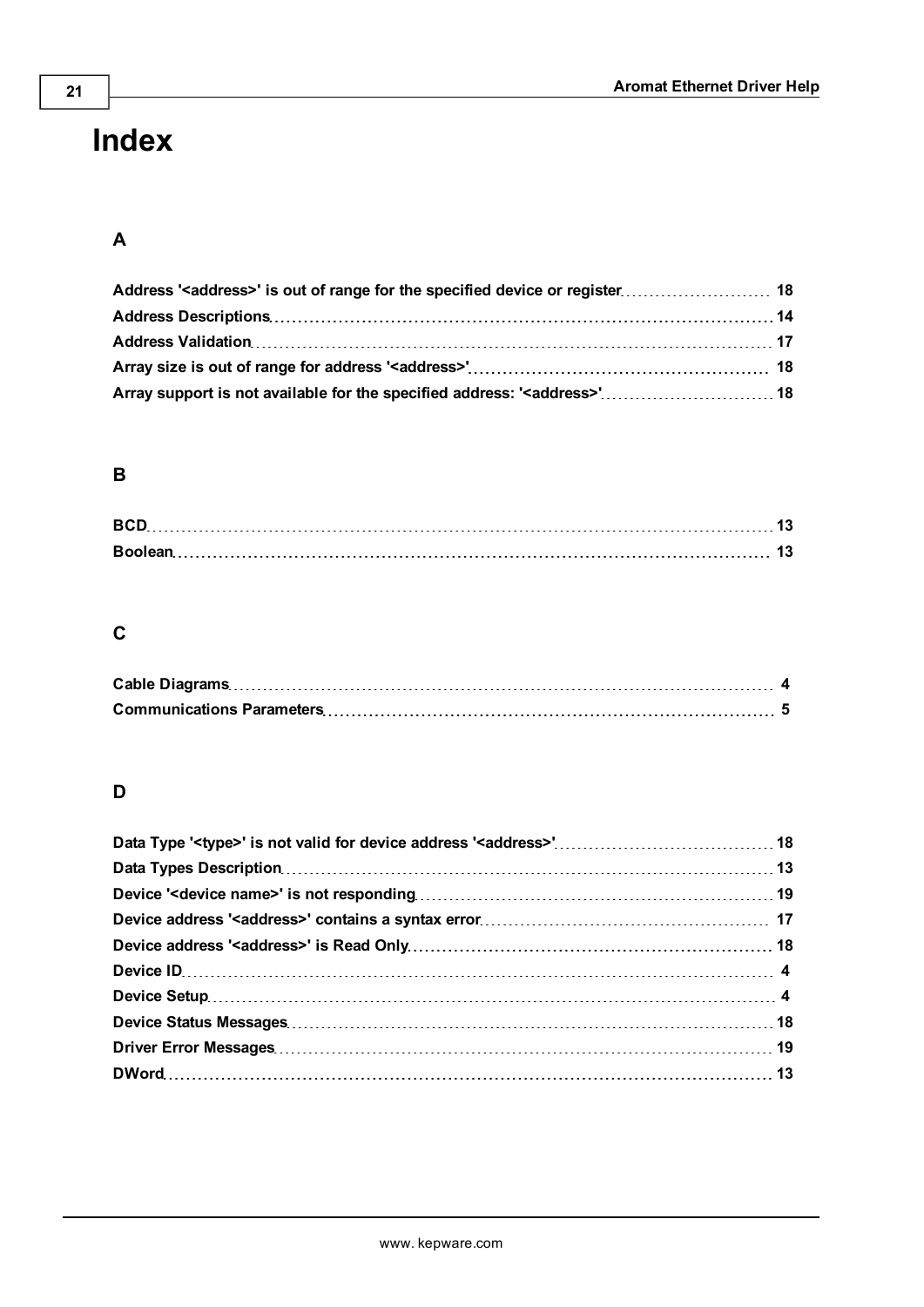# **E**

# **F**

|--|

# **L**

# **M**

# **N**

|--|

# **O**

# **R**

| Response to <read write=""> request to '<tag address="">' on device '<device name="">' contained . 20</device></tag></read> |  |
|-----------------------------------------------------------------------------------------------------------------------------|--|